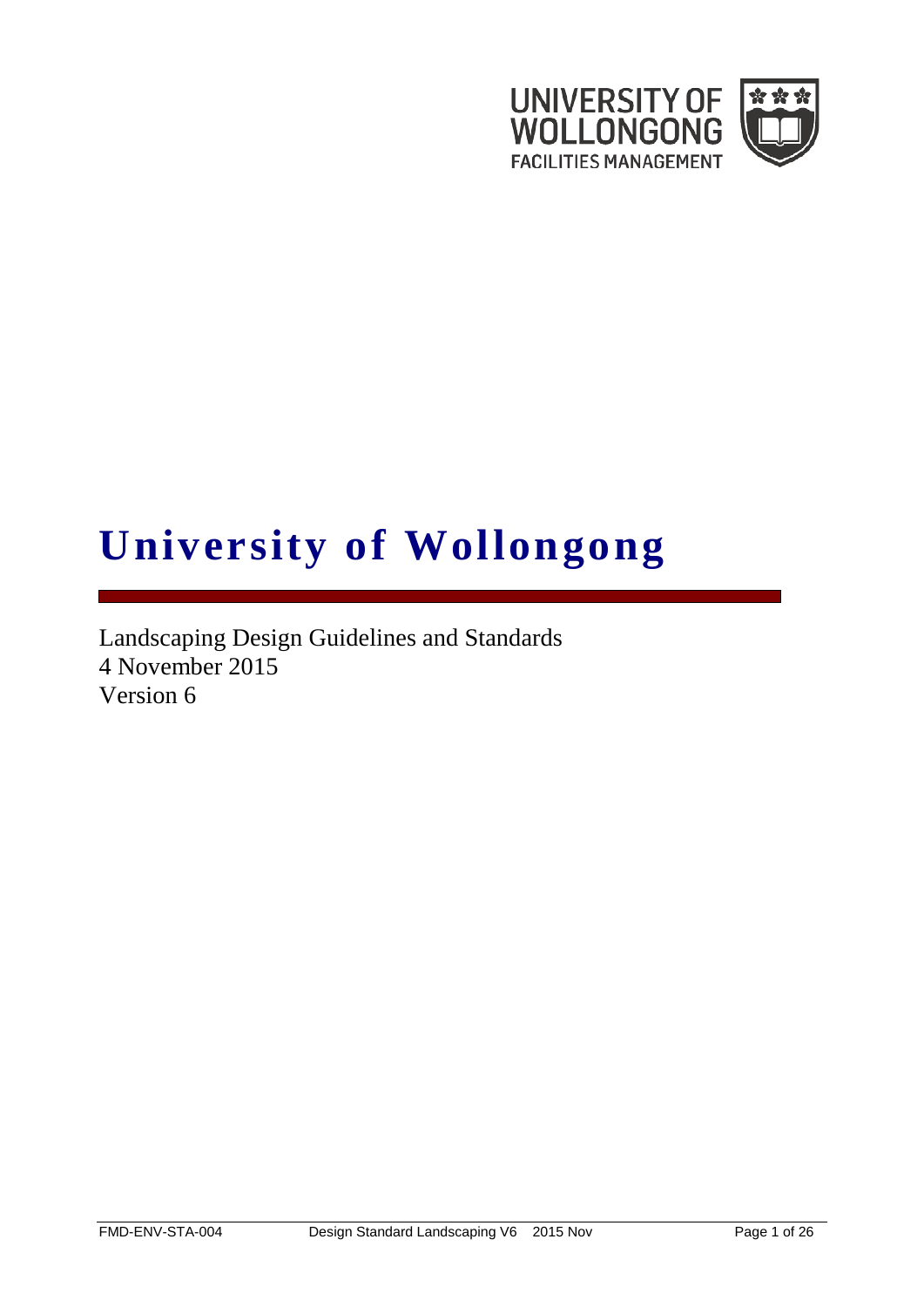# **VERSION CONTROL SYSTEM**

| <b>Section Modified</b> | <b>Description of Modification</b>                                                                                                       | <b>Version</b> | Organisation                               | Representative        | <b>Date</b> |
|-------------------------|------------------------------------------------------------------------------------------------------------------------------------------|----------------|--------------------------------------------|-----------------------|-------------|
| Throughout              | UOW Logo added to headers                                                                                                                |                | <b>Asset Technologies Pacific</b>          | Tom Poyner            | 28/11/06    |
| 11.2                    | Add risk assessment activity to conceptual design<br>process.                                                                            | V <sub>1</sub> | Asset Technologies Pacific                 | Tom Poyner            | 1/12/06     |
| 11.4                    | Insert OH&S reference link                                                                                                               | V <sub>1</sub> | <b>Asset Technologies Pacific</b>          | Tom Poyner            | 1/12/06     |
| 11 & 11.3.8.1           | Added preference for Australian native species.                                                                                          |                | <b>Asset Technologies Pacific</b>          | Tom Poyner            | 1/12/06     |
| 11.                     | Added "maintain existing themes and ambience"                                                                                            |                | <b>Asset Technologies Pacific</b>          | Tom Poyner            | 1/12/06     |
| 11.1                    | Added "ensure at least 3 metres allowed between trees<br>and buildings"                                                                  |                | Asset Technologies Pacific                 | Tom Poyner            | 1/12/06     |
| 11.1                    | Added "ensure service easements remain free of trees<br>and large shrubs"                                                                | V <sub>1</sub> | Asset Technologies Pacific                 | Tom Poyner            | 1/12/06     |
| 11.3.3.5                | Updated to note that trees are not desirable in areas of<br>high pedestrian or vehicular traffic.                                        | V <sub>1</sub> | Asset Technologies Pacific                 | Tom Poyner            | 1/12/06     |
| 11.3.7.4                | Changed to preference for curved edging                                                                                                  | V <sub>1</sub> | <b>Asset Technologies Pacific</b>          | Tom Poyner            | 1/12/06     |
| 11.6                    | Inserted design standard drawings                                                                                                        | V1.01          | Asset Technologies Pacific                 | Michael Lee           | 8/06/07     |
| Throughout              | Reviewed                                                                                                                                 | V <sub>2</sub> | University of Wollongong                   | Martin Bramston       | 14/10/09    |
| Throughout              | Document updated to reflect name change from<br>Buildings & Grounds (B&G) to Facilities Management<br>Division (FMD) and rebranding logo | V <sub>3</sub> | University of Wollongong                   | <b>Yvonne Butcher</b> | 8/3/2012    |
| Throughout              | Review to reflect changeover from Maintenance to<br><b>Environmental Services</b>                                                        | V <sub>4</sub> | <b>UOW</b>                                 | David Low             | 16/10/12    |
| Throughout              | Document restructure                                                                                                                     | V <sub>5</sub> | <b>Taylor Brammer Landscape Architects</b> | Iain Brammer          | 6/12/14     |
| 4.1 & 4.2               | Section 4.0 Maintenance reviewed. Added sub-sections<br>4.1 Effective Maintenance Design & 4.2 Landscape<br>Maintenance Periods.         | V <sub>6</sub> | University of Wollongong                   | Mark Spence           | 4/11/2015   |
|                         |                                                                                                                                          |                |                                            |                       |             |
|                         |                                                                                                                                          |                |                                            |                       |             |
|                         |                                                                                                                                          |                |                                            |                       |             |
|                         |                                                                                                                                          |                |                                            |                       |             |
|                         |                                                                                                                                          |                |                                            |                       |             |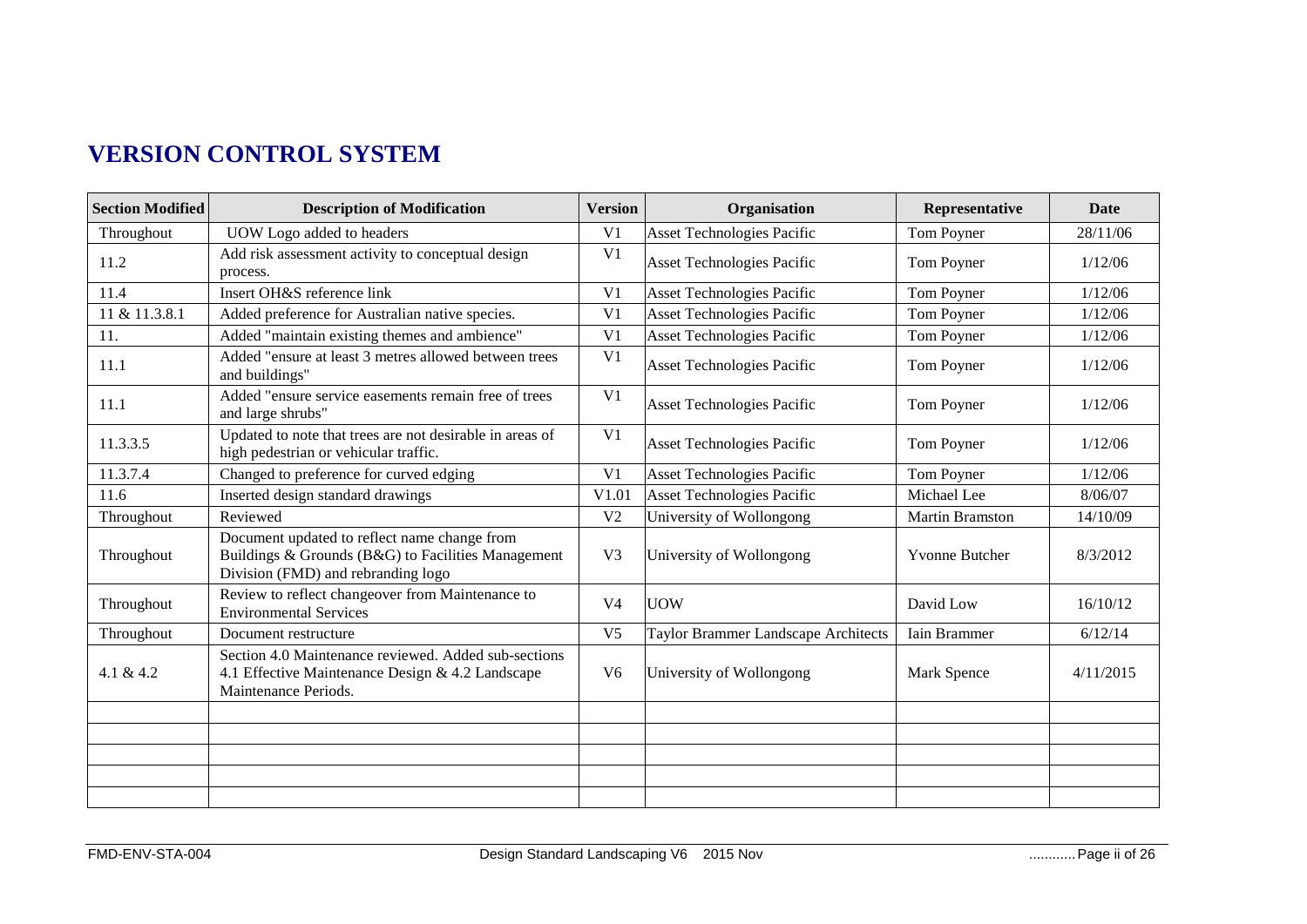## 1 CONTENTS

| 1.0 |     |       |  |  |
|-----|-----|-------|--|--|
| 2.0 |     |       |  |  |
| 3.0 |     |       |  |  |
|     | 3.1 |       |  |  |
|     | 3.2 |       |  |  |
|     | 3.3 |       |  |  |
|     |     | 3.3.1 |  |  |
|     |     | 3.3.2 |  |  |
|     |     | 3.3.3 |  |  |
|     |     | 3.3.4 |  |  |
|     |     | 3.3.5 |  |  |
|     | 3.4 |       |  |  |
|     |     | 3.4.1 |  |  |
|     |     | 3.4.2 |  |  |
|     |     | 3.4.3 |  |  |
|     |     | 3.4.4 |  |  |
|     |     | 3.4.5 |  |  |
|     |     | 3.4.6 |  |  |
|     | 3.5 |       |  |  |
|     |     | 3.5.1 |  |  |
|     |     | 3.5.2 |  |  |
|     |     | 3.5.3 |  |  |
|     |     | 3.5.4 |  |  |
|     |     | 3.5.5 |  |  |
|     |     | 3.5.6 |  |  |
|     |     | 3.5.7 |  |  |
|     |     | 3.5.8 |  |  |
|     |     | 3.5.9 |  |  |
|     |     |       |  |  |
|     | 3.6 |       |  |  |
|     | 3.7 |       |  |  |
|     | 3.8 |       |  |  |
|     | 3.9 |       |  |  |
|     |     |       |  |  |
|     |     |       |  |  |
|     |     |       |  |  |
|     |     |       |  |  |
| 4.0 |     |       |  |  |
|     | 4.1 |       |  |  |
|     | 4.2 |       |  |  |
| 5.0 |     |       |  |  |
| 6.0 |     |       |  |  |
| 7.0 |     |       |  |  |
|     | 7.1 |       |  |  |
|     | 7.2 |       |  |  |
| 8.0 |     |       |  |  |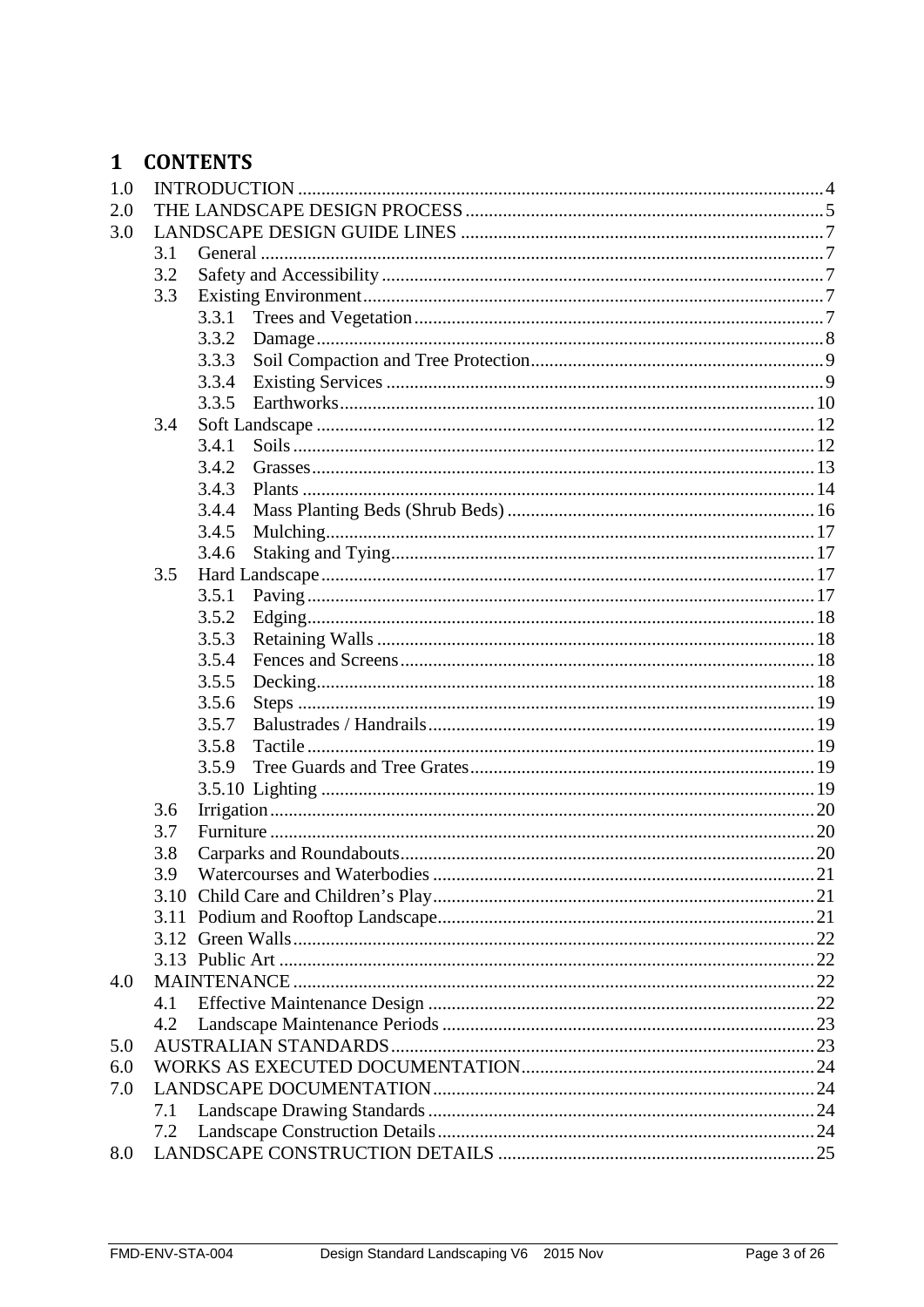## <span id="page-3-0"></span>**1.0 INTRODUCTION**

The University of Wollongong (UOW) is recognised nationally and internationally for the quality of its landscape and external environment. The landscape enables the campus users to study, recreate, meet and relax in a stimulating, natural surrounding that fosters inspiration and contemplation.

The Campus' landscape success is due in no small part to its strong and consistent relationship with its immediate and local surrounds being the Illawarra escarpment with its natural geology and diverse plant communities and the coastal plain with its urban development and rugged coastline.

This document has been prepare to assist designers, UOW staff, builders and landscape contractors to design, document, construct and maintain the landscape (new and existing) to the highest of standards in keeping with the vision of UOW.

The design and construction of the landscape should be carefully considered to ensure that it serves UOW's intended purposes and shall consider as a minimum:

- Amenity and distinct landscape character for recreational areas.
- Solar screening and access.
- Direct the flow of pedestrian and vehicular traffic along paths and roadways.
- Safe and accessible areas for all users of UOW grounds.
- **Habitat for wildlife.**
- Noise reduction and privacy.
- Visual stimulation and creation of interest.
- Definition of boundaries between two or more facilities.
- Screening of undesirable objects from view and reinforcement/retaining of designable views.
- Maintain predominant plantings of local Australian native plant species.
- Personal and property safety.
- **Maintain existing themes and ambience of the Wollongong Campus.**

This design standard outlines the design requirements for landscaping at UOW. The landscape designer shall use these standards as a basis for the design. However, it is incumbent upon the landscape designer to ensure that the design is suitable for the purpose of the area, is cost efficient and complies with all relevant building codes, regulations and Australian Standards.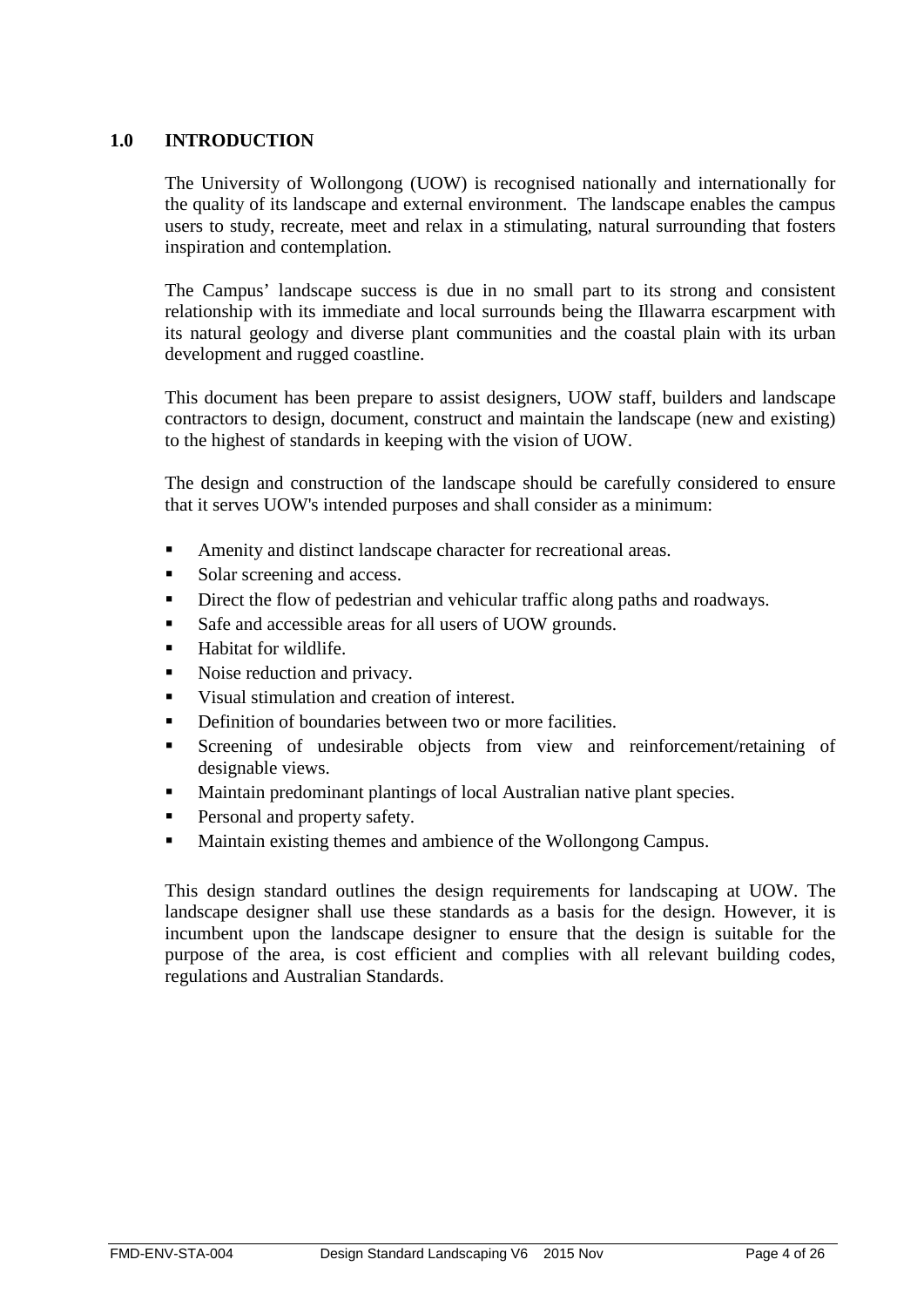## **2.0 THE LANDSCAPE DESIGN PROCESS**

<span id="page-4-0"></span>This section provides a general overview of the landscape design process. Each project will be slightly different depending on the design team and specific UOW requirements.

Please refer to the UOW Documentation Standards available on the UOW website.

It is essential that the landscape design process be completed in collaboration with the UOW and design team. The landscape designer is to ensure that all the landscape documentation is fully coordinated with all other design disciplines involved with the particular project – the landscape designer must be proactive in this regard.

The flow diagram on the following page sets out the various stages of the landscape design process and the relationship to the client being UOW.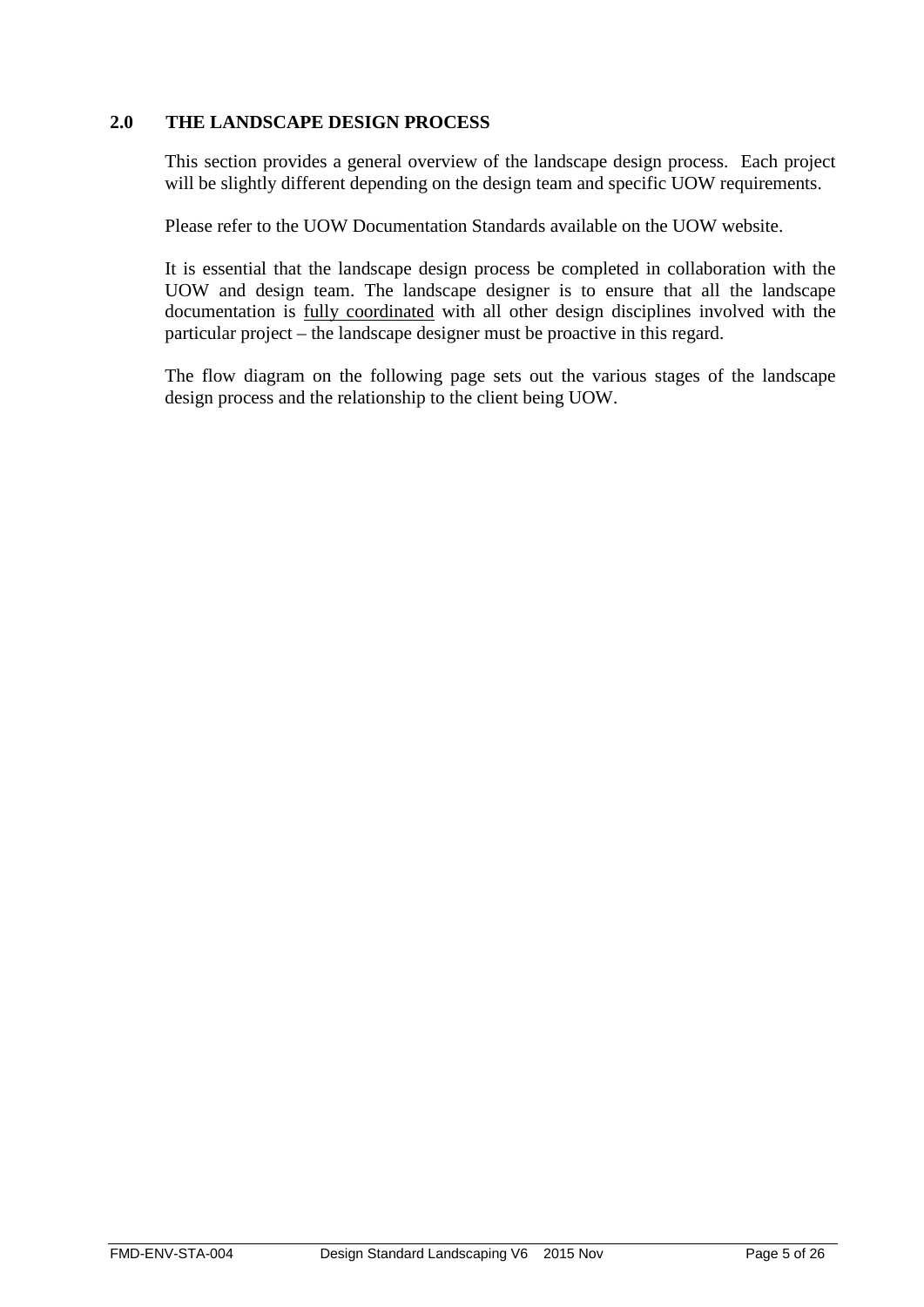## **Design Process Flow**

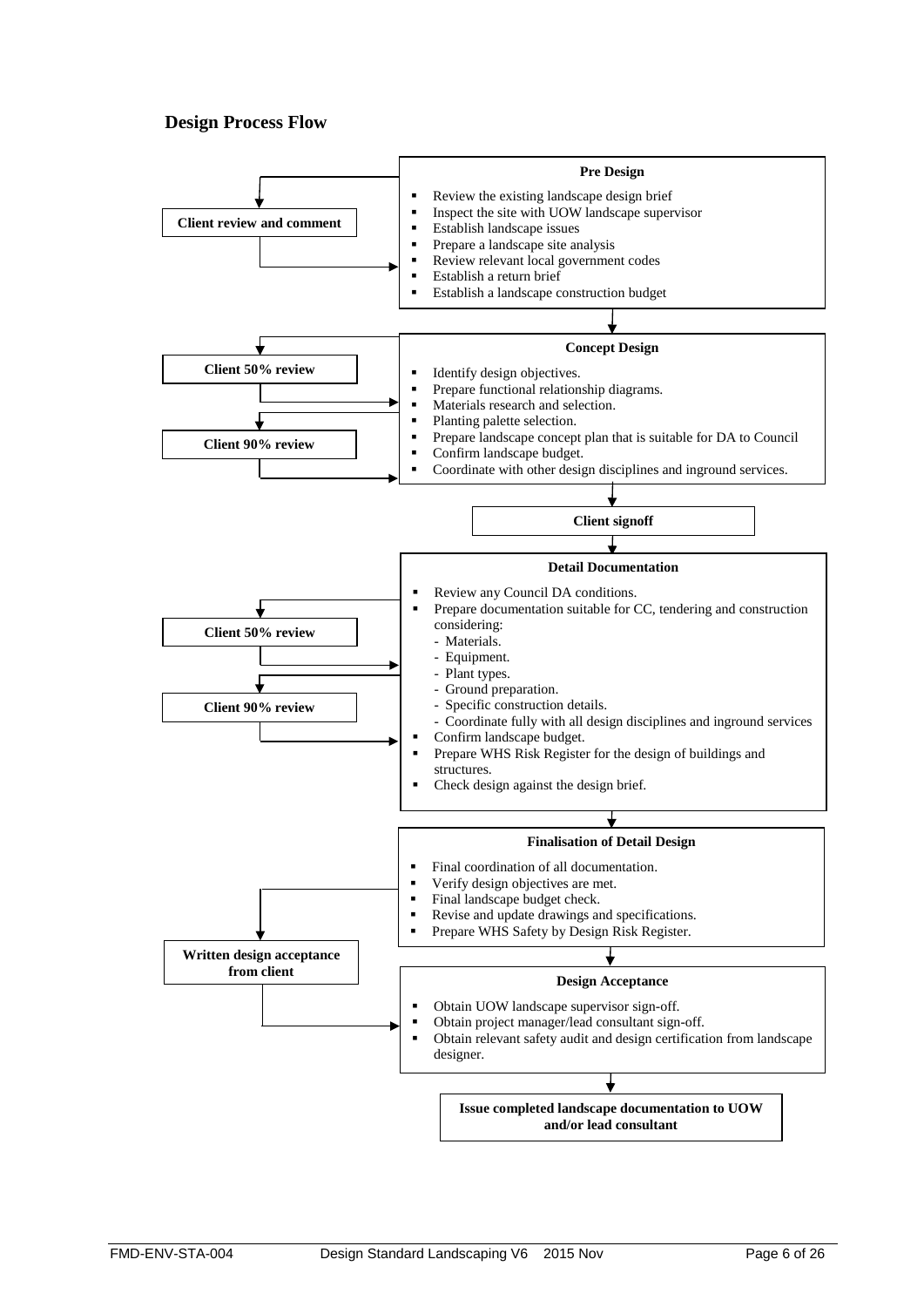## <span id="page-6-1"></span>**3.0 LANDSCAPE DESIGN GUIDE LINES**

## <span id="page-6-0"></span>**3.1 General**

The landscape designer shall adopt a holistic approach to designing new landscaped areas. This will ensure consistent aesthetics and quality of the landscape throughout the UOW campus. The landscape design shall be in accordance with all relevant building codes, regulations, government approvals, regulations and standards (UOW, Australian and international).

## <span id="page-6-2"></span>**3.2 Safety and Accessibility**

The designer shall consider safety aspects when developing all landscape designs. The designer shall implement the following:

- Position trees to ensure minimum clearance requirements for services and sight lines are maintained.
- Position trees to ensure they do not conflict with existing or proposed buildings.
- Choose appropriate plants with consideration given to the purpose of the area (e.g. do not place shrubs with sharp or spiky foliage in areas such as pathways and playgrounds where they may cause injuries).
- Ensure that the design does not restrict or interfere with access and egress.
- Ensure that the design considers disabled access requirements.
- **Ensure that the design does not form a complete screen or enclosure where** pedestrians may feel vulnerable and hiding spots are removed.
- **Position trees and plants to ensure that they do not conflict with existing or** proposed security measures (particularly CCTV security).
- Incorporate CEPTED design principles as part of the design process.
- **Prepare a [WHS Risk Register for the Design of Buildings and Structures.](http://staff.uow.edu.au/content/groups/public/@web/@ohs/documents/doc/uow108400.pdf)**
- All pedestrian pathways and travel routes shall comply with all sections of AS1428 Design for Access and Mobility.

## <span id="page-6-3"></span>**3.3 Existing Environment**

It is important that the designer considers the impact on the existing environment of the new landscape and building work.

## <span id="page-6-4"></span>**3.3.1 Trees and Vegetation**

UOW has an Arborplan Treescape database that identifies the majority of trees across the UOW campus. The designer is to liaise with the UOW Landscape Supervisor during the early design process to assess which trees / vegetation may have to be removed or disturbed.

During the design process, the designer shall assess and record information for all existing trees showing: species type, size (height, canopy spread and trunk circumference) and location. When established trees are designated for retention in development areas the canopy, trunk and roots shall be protected from damage to the satisfaction of the UOW Landscape Supervisor.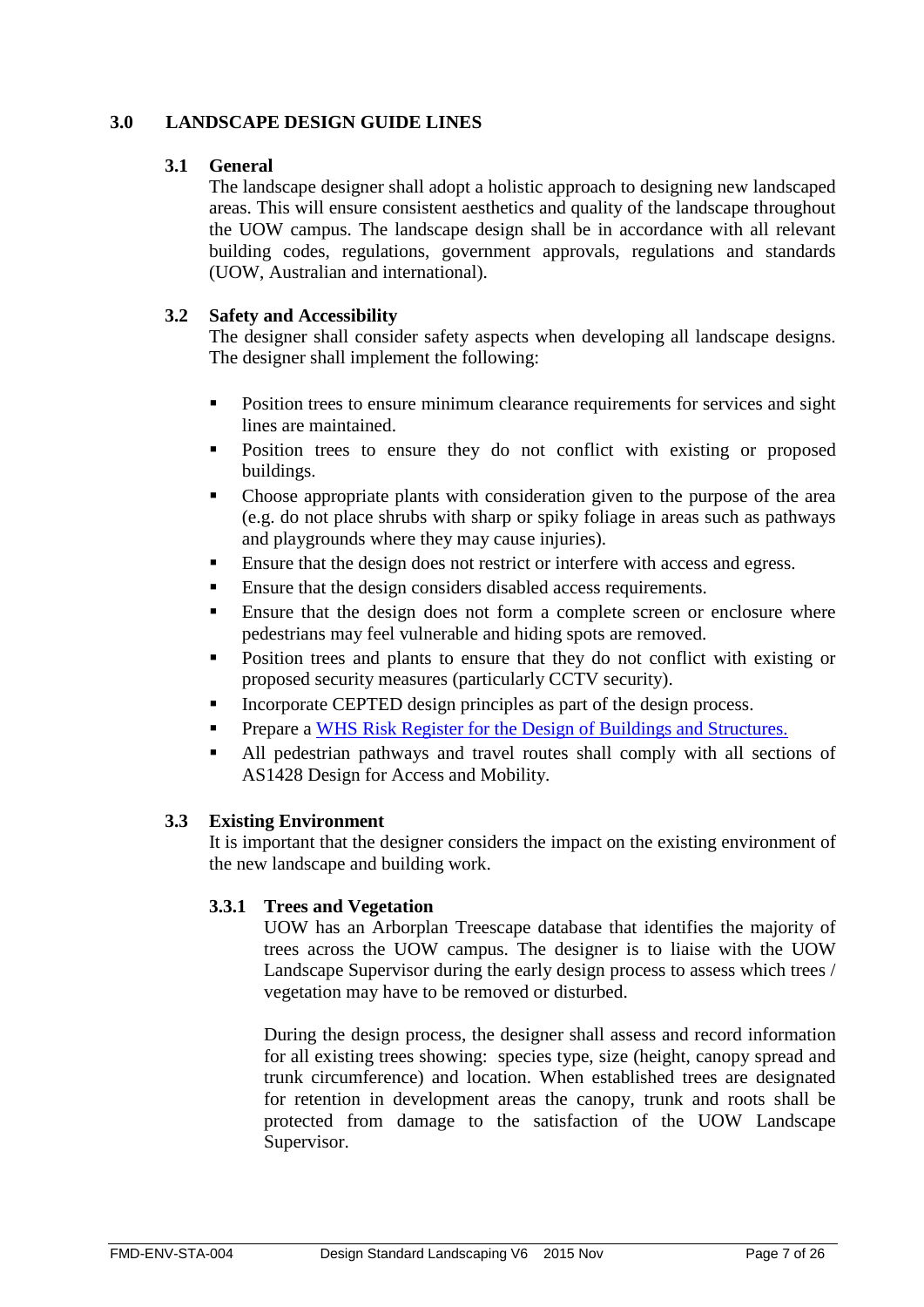A decision to retain, prune or remove plants shall be made in the initial design stage with full recognition of their value, potential costs, advantages and disadvantages, and alternative design strategies available to retain the plants. All tree removal and/or retention is to be approved by the UOW Landscape Supervisor.

If damage to the roots is likely to eventually kill a tree then removing the tree before work starts will avoid the difficulty and expense of later removal.

All trees that are agreed to be of poor quality are to be identified and shown to be removed as part of the design process.

The designer shall carefully consider retention of large trees in confined areas such as courtyards in view of future safety and ongoing maintenance implications.

In planning new landscaped areas, the appeal and value of the area can be greatly enhanced by retaining existing vegetation (both mature and semimature specimens). Techniques for achieving this include:

- **Road and Footpath Alignment** where good stands of trees occur, vary the alignment of roads and services to avoid the trees;
- **Traffic Islands** dense stands of medium sized trees may be retained in adequately sized islands between carriageways or on roundabouts;
- **Laneways** design laneways wide enough to accommodate services, existing vegetation, paths and overland stormwater requirements;
- **Landmarks** design landscape layouts to use landmark trees for orientation and aesthetic effect, for example at the top of a hill or in a roundabout.
- Consider the use of root control barrier between trees and newly constructed services, roads or footpaths.

Retained vegetation often requires remedial action for drainage, aeration and irrigation. It is generally preferable to retain trees in a group in a large island rather than a single tree in a small island as long as the quality of the trees is of a consistently high standard.

## <span id="page-7-0"></span>**3.3.2 Damage**

Damage may occur to vegetation during the landscaping works. Damage generally occurs through physical disturbance of the area, incorrect chemical applications or through changes to existing drainage systems.

Typical damage to vegetation may involve:

- Severed roots caused by excavation and trenching for underground services, kerbs and gutters and footings.
- Suffocated feeder roots caused by filling.
- Drought or water logging of the root zone caused by changes in the drainage system.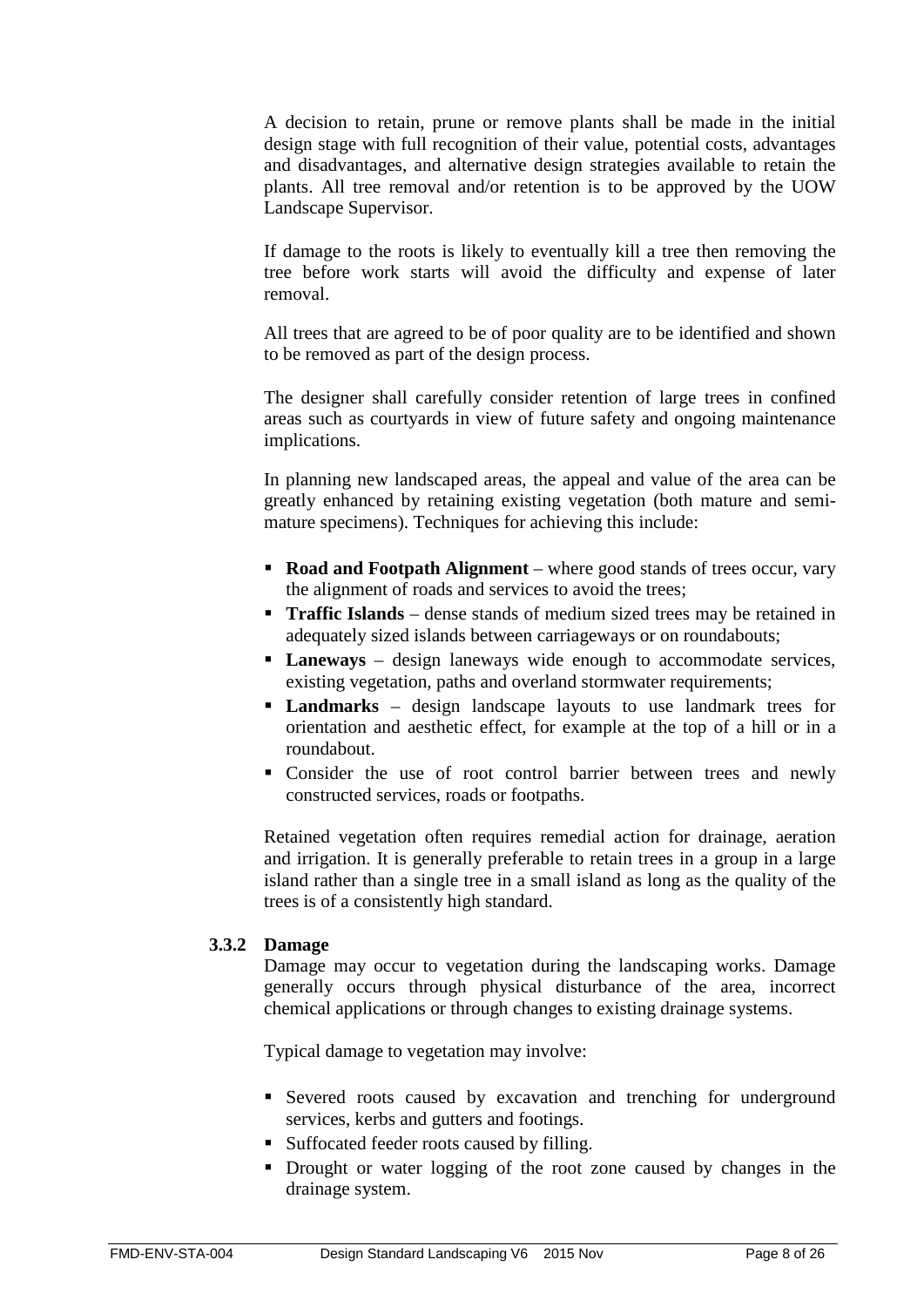- Physical damage to roots, suffocation and drought of the root zone caused by compaction.
- Chemical damage caused by engine oil leaks, hydraulic fluid and other chemicals that are taken up by roots.
- Physical damage to trunks and branches can facilitate the entry of disease and decay.

## <span id="page-8-0"></span>**3.3.3 Soil Compaction and Tree Protection**

The simplest and most effective protection for trees during landscaping works is fencing out construction activity. The fences shall be maintained for the duration of the project and shall only be removed when essential activity such as final landscape shaping is being undertaken.

Maintenance access to each tree shall be considered at the design stage. As a general rule, feeder roots grow in the top 150–300 mm of the soil. This feeder zone can extend two to seven times the diameter of the canopy drip line (the drip zone).

Site sheds, building materials or vehicles are not be placed within the drip zone of existing trees. The drip zone shall be fenced off, and all trees must be protected from compaction within the feeder zone. Heavy machinery shall not be allowed in this area.

Where soils have been (or may be) compacted, the designer is to detail how soils are to be ameliorated and consider cultivation, addition of organic matter, clay breaking additives and so on.

## <span id="page-8-1"></span>**3.3.4 Existing Services**

Conflict between plants and existing UOW infrastructure such as power lines, water pipes, street lights, paving, kerbs and signs shall be avoided where possible. In developing the landscape design, an awareness of the location of existing services is essential. UOW has a database and plans of service corridors throughout the Campus which the designer is responsible for obtaining and considering as part of the design process.

Conflicts may result in:

- Increased maintenance costs.
- Reduced longevity of the trees and loss of aesthetic value.
- Reduced public safety.

Beneath power lines, plant only trees that will not encroach upon the acceptable safe distance from the power lines when mature. A corridor of 10 metres either side of the power lines should be maintained.

A clear line of sight shall be provided to signs, lights and driveways. Low branching or weeping species shall not be selected for use near these items.

Signage is to be designed and coordinated with the landscape and planting design.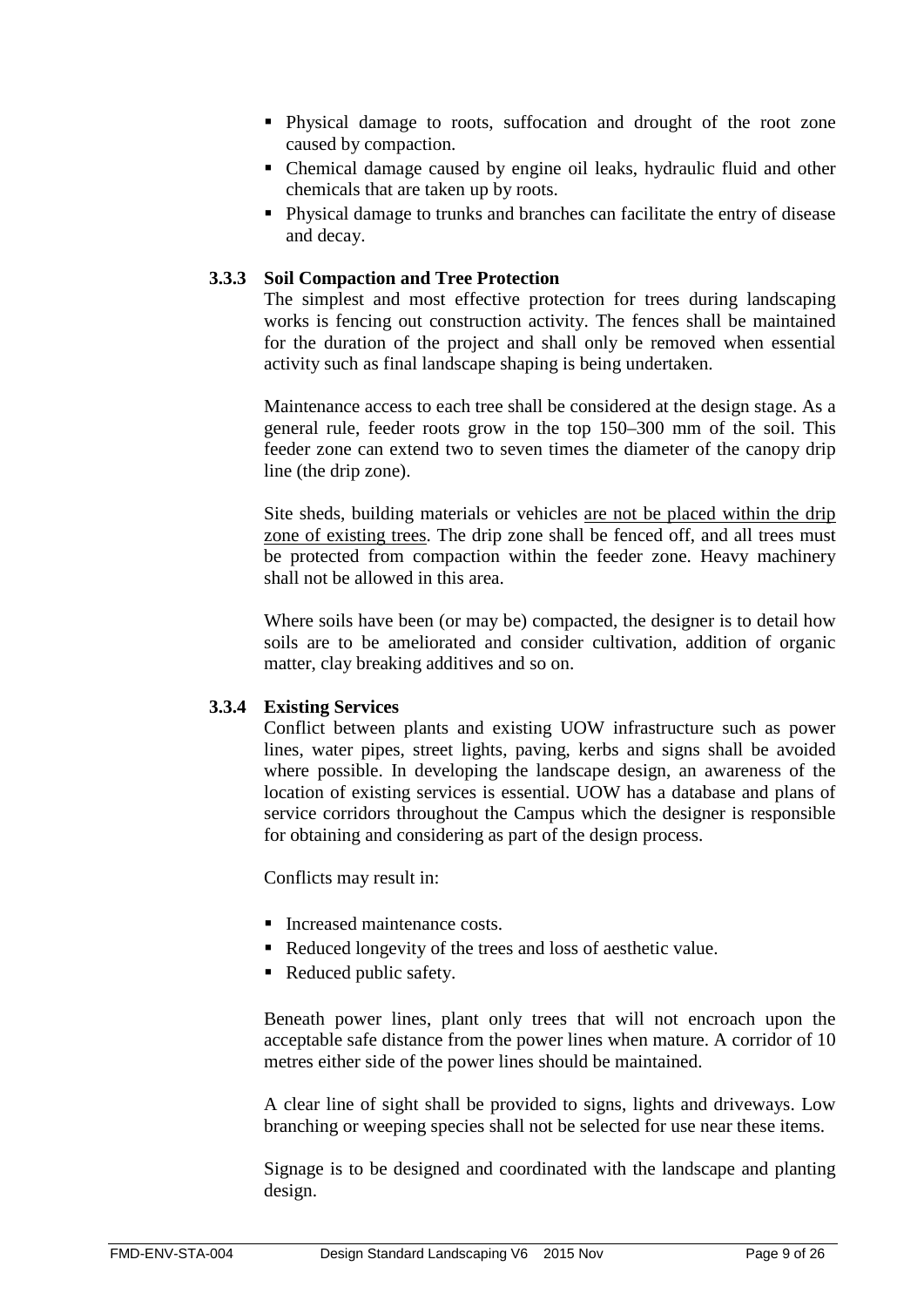Where possible, trees shall be planted the maximum distance available away from kerbs, driveways and footpaths to reduce root interference. A one metre minimum clearance (for desirable deep or fine rooted smaller trees), and a root barrier shall be installed to reduce the impact of a tree's vigorous root system.

When planting trees near buildings, species selection is important. The designer shall consider the mature size of the tree and its root system. Where possible, planting trees close to buildings (within three metres) shall is to be avoided.

Trees with vigorous root systems are able to penetrate and interfere with underground services such as stormwater and sewer mains, and underground cabling such as telephone and electricity lines. Damage to these services can sometimes be reduced by the installation of root barriers. Root barriers may not be effective where water leaks out of pipes. Careful species selection is therefore essential. The designer shall select trees that do not have vigorous root systems within service easements.

## <span id="page-9-0"></span>**3.3.5 Earthworks**

Excavations and level build-up around trees shall be minimised and avoided where possible. Level changes within the feeder zone of a tree will affect tree health. Some species are better able to recover from level changes than others.

Root systems can be given some advance preparation to reduce the impact of a project involving a major change in ground level. A lead-time of at least one (1) year is necessary to make this effective. Up to 50% (depending on species and age of tree) of the roots that will be affected by the project shall be severed and new root growth encouraged within the area that will not be disturbed.

## **3.3.5.1 Fill or Level Build-up**

Where level build-up is necessary, the fill soil should be the same (or a coarser) texture as the original surface soil to ensure that downward capillary water flow is not affected. If the ground is heavily compacted, soil aeration should be performed before the fill soil is added. Methods of decompaction are to be detailed as part of the landscape design.

Where the change in level is no greater than 100 mm and is restricted to one side of the tree, no specific action is required.

Drainage and aeration shall be provided when either of the following situations occurs:

- Fill depth is greater than 150 mm on one side of the tree and within the drip zone.
- Fill depth is greater than 100 mm within the feeder zone on all sides of the tree.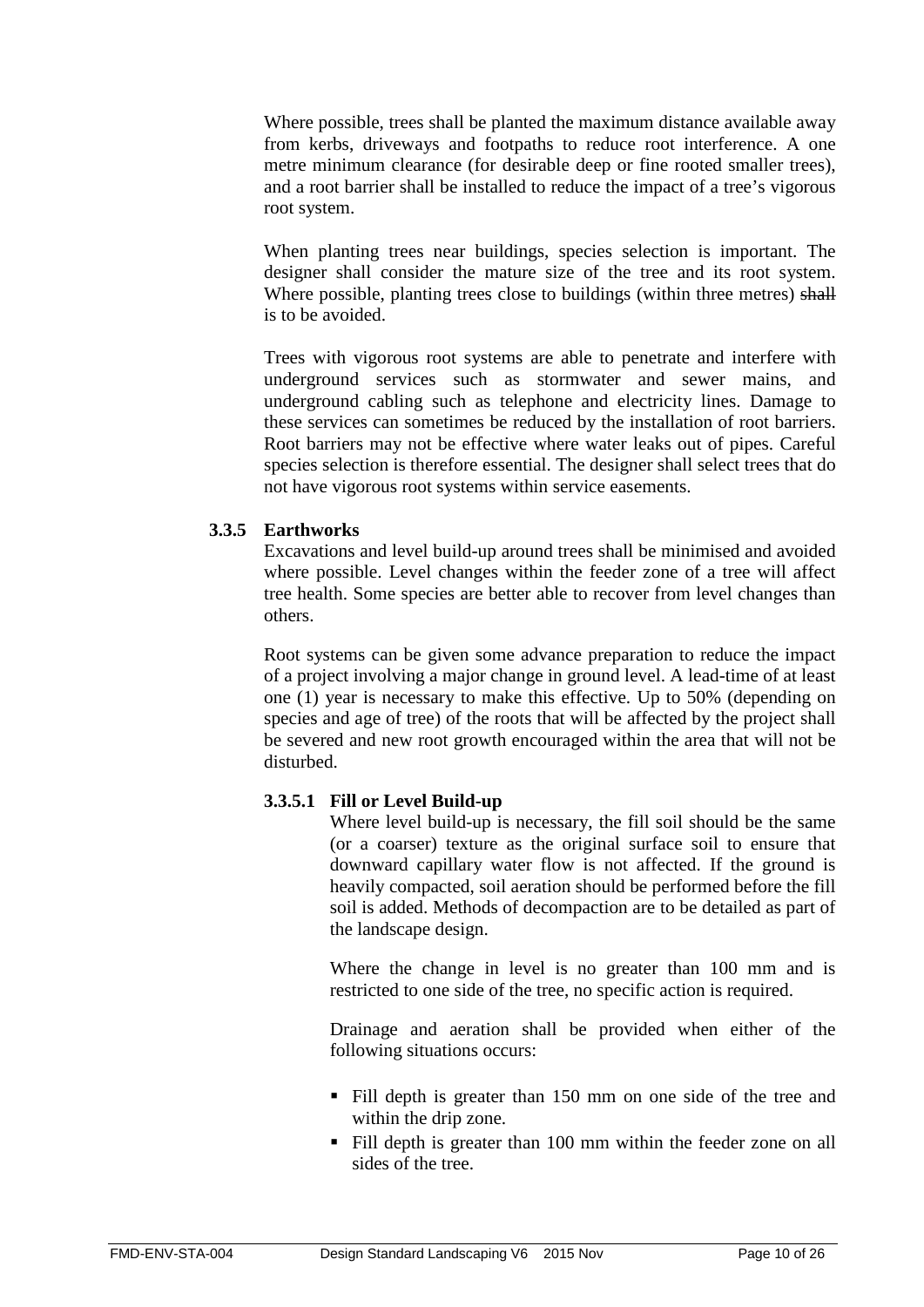## **3.3.5.2 Excavation**

The following factors should be considered before performing excavation that may interfere with the root system of a tree:

- Species and age of the tree.
- Size and stability of the tree.
- Depth and location of the excavation.
- Percentage of roots being severed.

Excavation occurring on one side of the tree, halfway from the drip line to the trunk will eliminate about 30% of the feeder roots. Healthy trees should be able to recover from such a loss if proper care is taken to nurture the tree after the works have been completed.

When a project requires excavation around a tree, the designer shall implement the following guidelines:

- All works are to be completed by a fully qualified Arborist approved by UOW.
- Make the design documentation adaptable and take into account root locations identified during construction.
- Do not excavate within the feeder zone of mature native tree species except where work is on one side of the tree only and outside the drip zone.
- Do not excavate within 1 metre of the tree trunk. If the entire area around the tree is lowered more than 150 mm the tree may not survive unless soil is returned within an appropriate distance of the trunk (This distance will depend on the species, rooting pattern, and soil and moisture conditions at the site).
- Where possible, the original level shall be maintained. Terracing can be implemented to accomplish this.
- All work within the drip zone shall be performed by hand.
- Do not sever large roots  $(>= 30 \text{ mm diameter})$  closer than halfway from the drip line to the trunk.
- Cut all roots cleanly with equipment that is specifically designed to cut roots.
- **Protect** roots that are exposed during excavation from desiccation.
- Do not use heavy machinery within the feeder zone.
- As part of the construction process, the UOW Landscape Supervisor and Landscape Designer are to inspect the works at the start and completion of the works. The project Arborist is to submit a detailed report documenting the works completed and submit the report to the UOW Landscape Supervisor.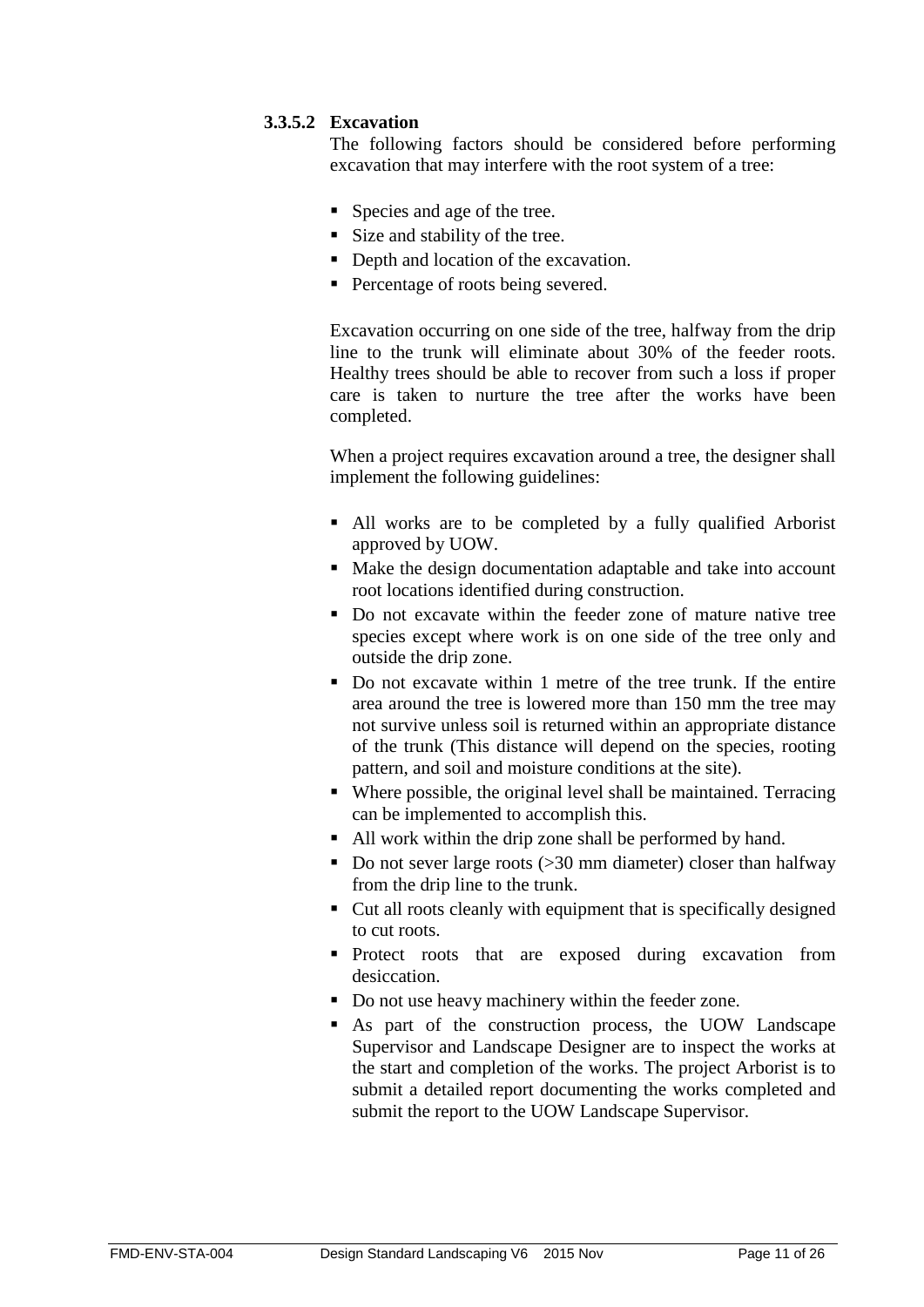## **3.3.5.3 Trenching**

Service trenches shall be placed as far from existing and proposed trees as possible. If services must be placed inside the drip line of a tree then tunnelling beneath the tree is preferable as it is less disturbing to the root system than tunnelling to the side. Trenching inside the drip line will seriously injure and possibly kill the tree. All work is to be completed by hand under the supervision of the project Arborist.

## <span id="page-11-1"></span><span id="page-11-0"></span>**3.4 Soft Landscape**

#### **3.4.1 Soils**

## **3.4.1.1 Existing Soils**

A range of soils existing across the UOW campus depending on the underlying geology and existing topography. Where site topsoil is proposed for reuse then the landscape designer is to document that soil testing is to be undertaken by a UOW approved soils testing agency. The recommendations of that soil testing are to be included within the landscape design documentation for implementation by the landscape contractor.

## **3.4.1.2 Soil Selection**

Soil selection for plants is an important factor when designing landscaped areas. The selection of soil can mean the difference between a poorly performing landscape and a thriving landscape.

Imported soils and mixes are to meet the relevant Australian Standards.

Where the existing soil cannot provide plants with sufficient nutrients and water penetration for their survival, the soil shall be improved or soil imported to supplement the existing soil. Where importing soil is not an option, soil tests may indicate the most effective way to improve the soil.

Construction waste/debris/fill is NOT to be used as landscape soil.

## **3.4.1.3 Structural Soils**

The designer shall implement the use of structural soils to replace existing soil in areas where soil structure and composition is of poor quality for plant growth and where existing trees have struggled and performed poorly. Structural soils are also to be used to support tree planting within paved areas.

Structural soil material is typically a gap-graded crushed rock combined with a clay loam soil and a stabiliser. The blended material creates a ratio of soil to rock that can be compacted in accordance with standard specifications for sub-base materials and still provide soil-filled voids between the stones where roots can penetrate freely.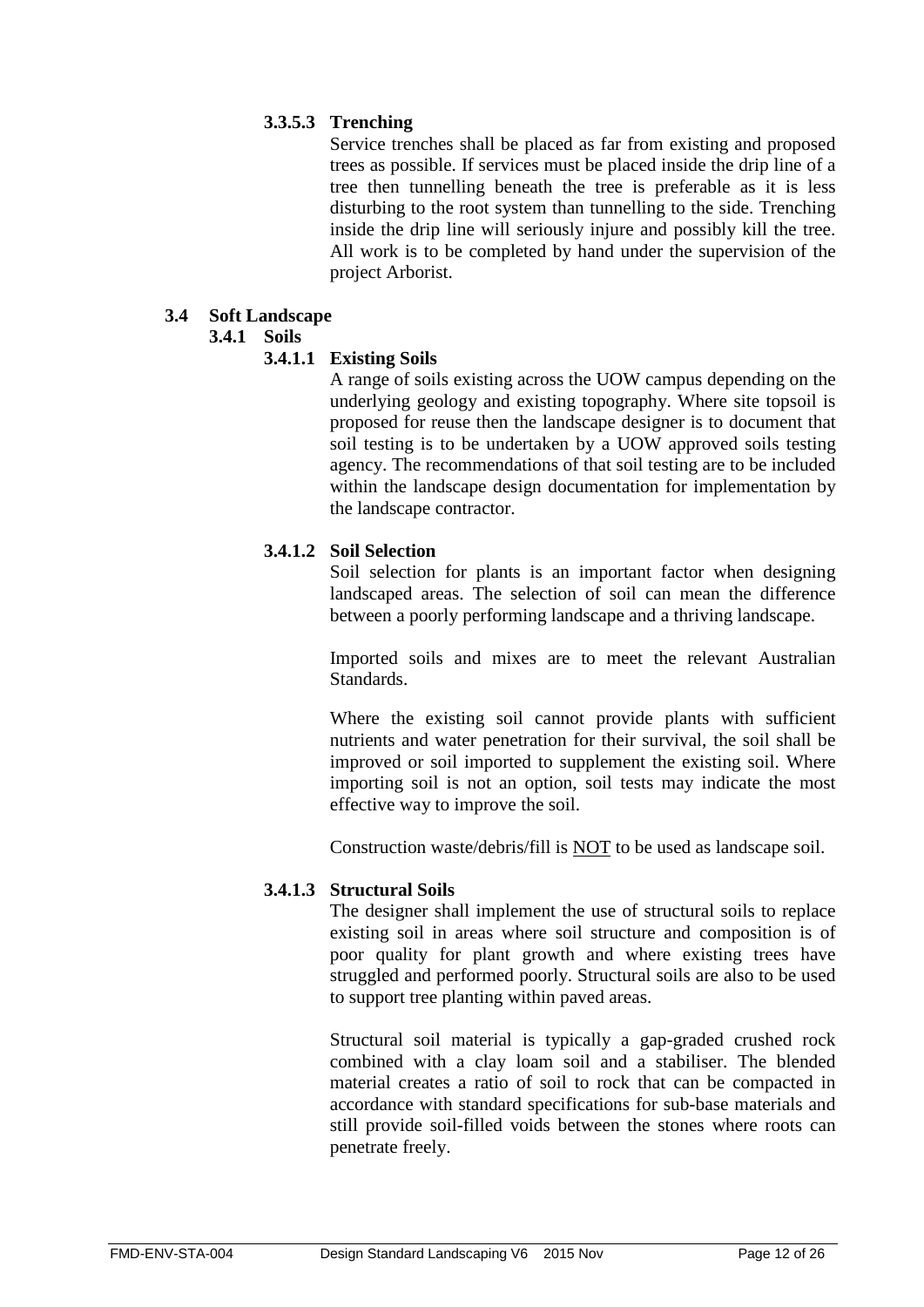The soil component allows for adequate nutrient, water holding capacity and air movement. The material will not provide aeration or drainage unless particle size distributions are carefully specified and graded.

Adequate drainage shall be installed with structural soils. The ratio of soil to stone materials is critical and is determined by local climatic conditions, landscape treatment i.e. pathways or carparks, and plant selection.

## **3.4.1.4 Soil Drainage**

The designer shall minimise disturbance to soil moisture levels. A change in moisture levels may cause a decline in vegetation health due to an increased susceptibility to pests and diseases. This will often lead to plant death.

Changing the ground level commonly disturbs surface drainage. This may divert water away from root systems or increase runoff and lead to water logging or collar rot.

Sub-soil drainage is affected when substantial areas of hard paving or buildings are placed near vegetation, where areas surrounding vegetation are heavily compacted, or where major changes to ground level occurs. Sub-soil drains shall be used where excess water is likely to be a problem. The landscape designer is to fully coordinate the subsoil drainage layout with the relevant design team member (generally the civil engineer).

## <span id="page-12-0"></span>**3.4.2 Grasses**

The designer shall consider the following when designing grassed landscape areas.

## **3.4.2.1 Irrigated Grasses**

Irrigated grass areas have high maintenance costs and shall be limited to areas subject to high usage or to areas with specific visual and design significance.

Requirements for irrigated grass:

- Turf base for use to establish grassed areas is to be appropriate to the existing ground conditions and typically an 80:20 (sand:organic matter) mixture.
- Areas shall have grades of no less than 1:70 and be able to drain without ponding.
- Areas shall be easy to mow with appropriate equipment and machinery.
- Irrigated grass shall not have tight corners or be steeper than 1:6.
- Mowing obstructions shall be positioned to allow the easy manoeuvring of ride-on equipment (a minimum clearance of 2.7 metres shall be allowed in most areas, with a 2 metre clearance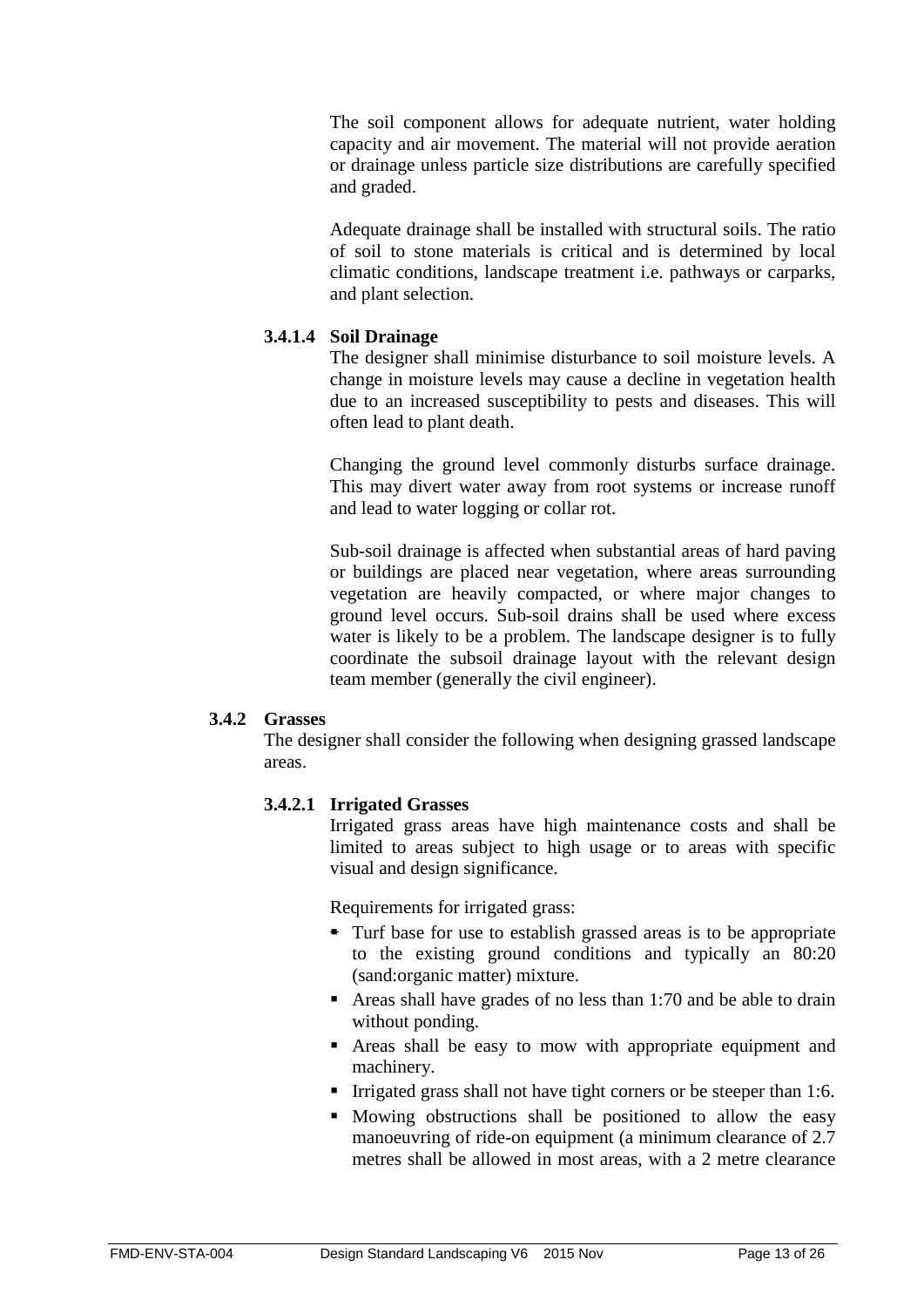allowed in tight developments where smaller machinery is acceptable).

- Where shrub and tree planting (including low branches) does not allow clearance for mowing equipment, it is preferable to incorporate planting into a mulched bed (self-seeding trees may be a problem in these locations).
- Paths or barriers to partition off narrow sections of grass are not desirable but paths can be positioned to define the edge of irrigated grass.
- Hard surfaces, mulch, granite or shade tolerant ground covers are preferred for shaded areas.

## **3.4.2.2 Dryland Grasses**

Dryland grass shall be used in areas low usage or where aesthetics are not a top priority. The surface shall be level and smooth.

Grass shall not be sown on slopes greater than 1:4, areas with less than a 3 metre clearance, acute corners or in other difficult to mow areas.

Obstructions in dryland grass shall be spaced far enough apart for mowing by 2 metre wide equipment.

Bitumen and straw mulch shall be used to assist in the establishment of grass and reduce erosion on sloping surfaces.

## **3.4.2.3 Native Grasses**

The use or retention of native grass and herb species is encouraged. Native grass plantings that are mulched shall be maintained with mulch at a depth of 50–100 mm. All bare areas should be covered and finished level with or below the level of adjacent footpaths, roads and kerbs.

#### Situation | Grass Species High profile turf areas: **Shade** - Sun Soft Leaf Buffalo Legend Couch General turf areas Kikuyu Native grasses (seed and tube stock) Local native grasses such as Kangaroo Grass, Mat Rush, Carex, Tussock Grass, Flax Lily

## **3.4.2.4 Grass Species and Applications**

#### <span id="page-13-0"></span>**3.4.3 Plants**

Plant species shall be chosen carefully to suit the intended purpose; otherwise the plants can detract from the space or even not survive.

Plants can provide screening from prevailing environmental conditions such as high winds and also from roads or buildings. Careful consideration shall be given to the selection of species and its appropriateness for providing a screen. Selection of species shall also take into account the surrounding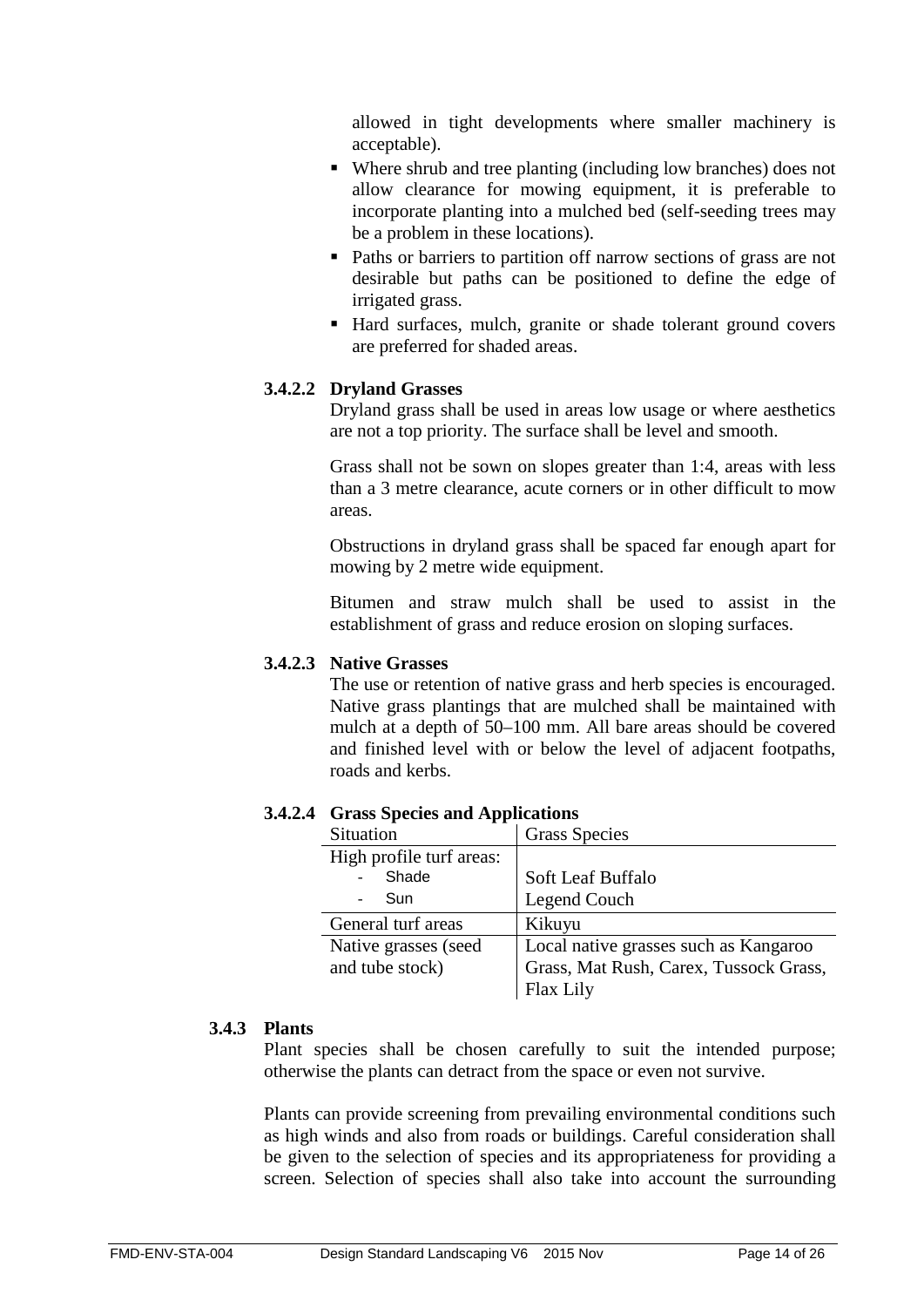plant species, so that trees plants blend into the surrounding environment when mature.

Where possible, screen planting for future developments shall be carried out several years before construction of the development so that the plants have time to mature to fulfil their screening role.

Correctly designed planting can fulfil the following functions within a landscape:

- **Provide shade.**
- Introduce visual interest.
- Provide screening and wind breaks.
- Divide the space into a series of spaces.
- Provide habitat for wildlife.
- Add scale to an open space and define that space.

## **3.4.3.1 Plant Selection**

Plant species for use in UOW grounds shall be chosen carefully. Designers shall consider the site conditions, the mature size of the plant, maintenance requirements and design intent when selecting plants. Plants shall be predominantly Australian Native species.

The following shall be considered when selecting plants:

- Refer to the UOW Environmental Management Plan (EMP).
- **Plants should be 100% Australian native with approximately** 50% of these being local to the Illawarra Escarpment and coastal plain.
- Selection of an appropriate species for its intended purpose.
- The mature height and crown spread of the tree.

The following shall be considered when designing planted areas for a new landscape:

- The tree and plant spacing. Different types of tree planting plants have different spacing requirements, especially in areas of dense planting such as wind breaks, screening and forward tree planting.
- Clearances from above and below ground services, as well as new and proposed buildings.
- Sight lines for both pedestrian and vehicular traffic.
- Access for mowing and other maintenance vehicles.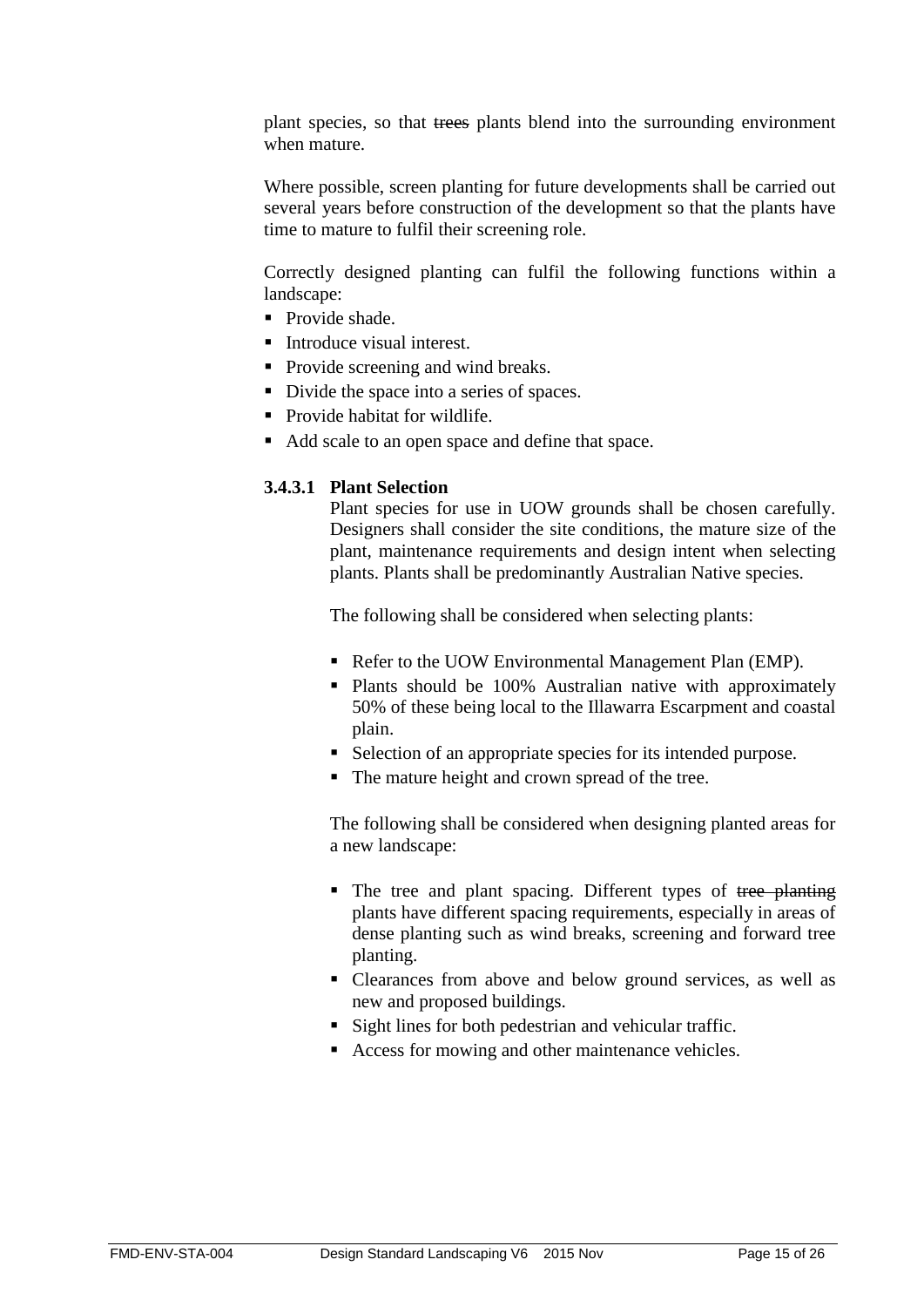## **3.4.3.2 Protection of Existing Infrastructure**

The use of root barriers provides protection to the surrounding infrastructure against disruption from tree roots, with minimal impact on the tree. Properly installed root barriers protect pavement, footings and kerbs from cracking and lifting caused by certain tree species.

Root barriers shall be installed vertically in a continuous length in a narrow trench dug on the tree side of the pavement or kerb with the top edge flush with the finished ground surface. If a ribbed root barrier material is used, then the root barrier shall be positioned so that the ribs run vertically. The trench should be backfilled and tamped sufficiently to avoid later subsidence. The barrier should not be torn or pierced.

## <span id="page-15-0"></span>**3.4.4 Mass Planting Beds (Shrub Beds)**

Shrub beds form an integral part in the landscape on the UOW campus. If properly designed and maintained they provide amenity and quality to the area.

Shrub beds provide spatial definition, visual interest, treatment of slopes, cohesion in the space, fauna habitat & refuge and a setting for buildings.

The designer shall consider the following when designing shrub mass planting beds:

- Irrigation of shrub beds beneath eaves or other overhangs.
- Plants shall be spaced at a distance approximately three-quarters of their mature width unless forming a screen, in which case they shall be planted closer.
- Mass planting beds are ideal on steep slopes that are otherwise unsuitable for grass cover and in heavily shaded areas or areas that are difficult to mow (maximum gradient of 1 in 3).
- Mass planting beds reduce erosion caused by storm water.
- Mass planting beds require adequate surface fall to drain excess water.
- Avoid placing beds in low-lying areas where water cannot easily be removed.
- Avoid creation of areas that may encourage undesirable activities such as hiding and loitering.
- Future vehicular access for mowing, litter removal, tree surgery, pest control and other maintenance.
- Large shrub beds require relatively high levels of maintenance.
- Avoid the use of spiky shrubs near pedestrian areas, child care areas and high litter areas.
- Mass plantings next to paths, buildings, lawns and fences shall have a minimum clearance equal to their mature drip-line radius.
- Mass planting beds can provide windbreaks where winds are likely to make the area unpleasant.
- Avoid obstruction of access to manholes, valves etc.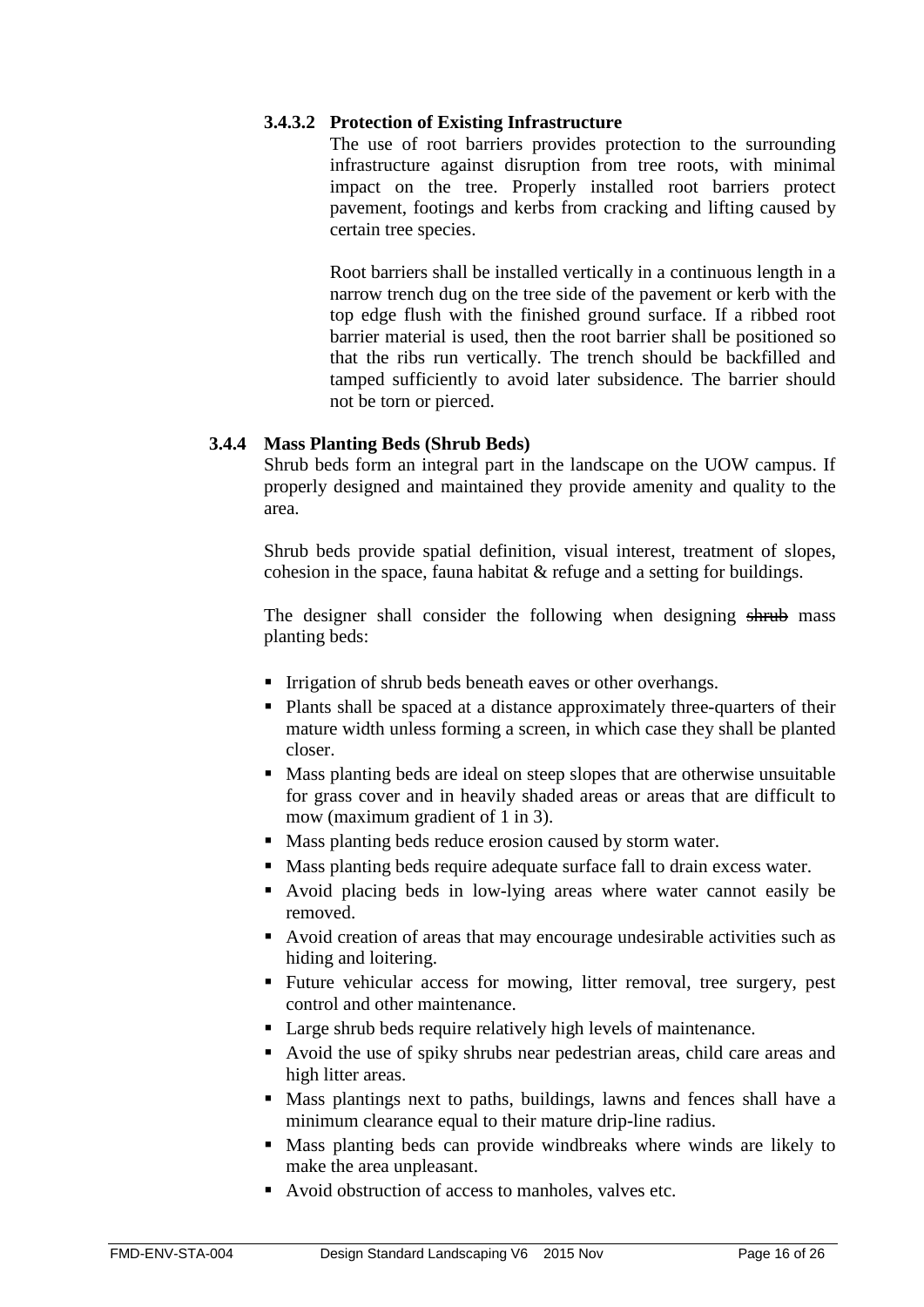- Lines of sight for vehicles particularly at car park entrances and pedestrian crossings;
- Bushfire control and Asset Protection Zone requirements.

## <span id="page-16-0"></span>**3.4.5 Mulching**

## **3.4.5.1 Principles**

The type of mulching material to be used for planting areas shall be selected on the basis of its general purpose and location of the bed within the environment.

When applying mulch to newly constructed shrub beds, it shall be applied so its settled depth is 75mm. This will prevent most seed germination in the soil. Fine mulch shall not be used as it is prone to being either blown or washed away and decompose too rapidly. Fine mulch also forms a layer that denies access to water into the soil.

## **3.4.5.2 Types**

Organic Mulch:

- Leaf mulch and woodchip produced by the UOW.
- Leaf litter mulch commercially available from landscape supply companies.

Inorganic Mulch:

 Decomposed Granite shall be used in low maintenance areas where some pedestrian traffic across the shrub beds is expected. Decomposed granite shall not be used as mulch on sloping sites greater than 1:30 or in areas where loose material can spill onto pathways.

## <span id="page-16-1"></span>**3.4.6 Staking and Tying**

Juvenile trees may require support to protect them from wind, vermin and vandalism. Staking shall be provided to protect juvenile trees with the support they need to develop into mature trees.

## <span id="page-16-3"></span><span id="page-16-2"></span>**3.5 Hard Landscape**

## **3.5.1 Paving**

Hard paving surfaces form part of the landscape features for UOW. Paving materials shall be selected to ensure aesthetics and quality is consistent across the UOW campus. A unit paving is to be used generally for all footpaths across the Campus. Stone tiles are utilised at building entries and at areas of high priority.

Permeable paving is useful where a hard surface is required to be installed near trees. Structural soils and permeable paving, used together, allow water to filter through the paving surface to the soil layers below, providing water and nutrients to the plant's root system while still providing a hard wearing, trafficable surface.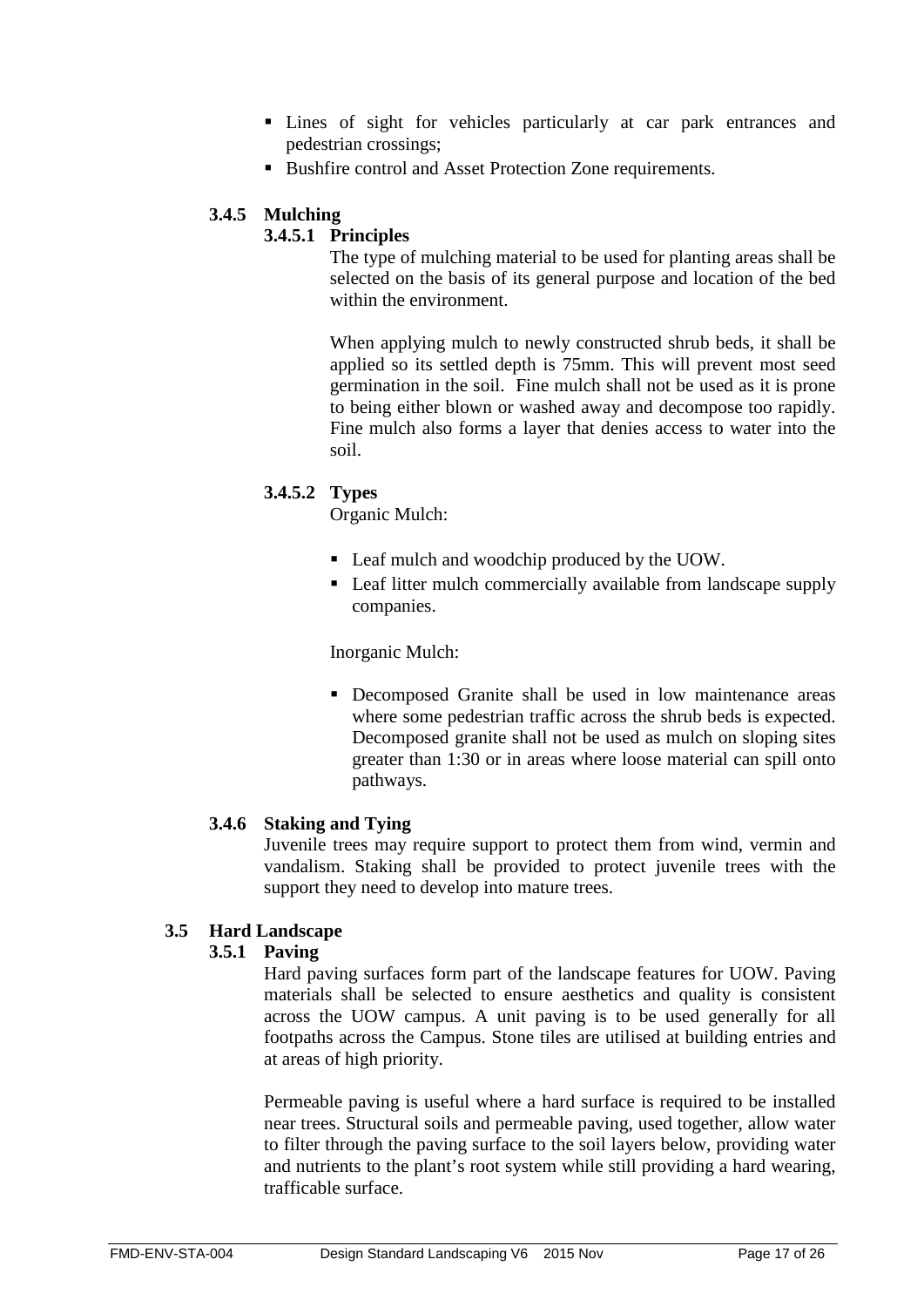The permeable paving may be pavers with porous material between, special pavers or gravel stabilised with epoxy resin or other bonding agents. Permeable pavers are similar to normal clay and concrete pavers but contain a series of drainage holes in the surface of the pavement. After installation the drainage holes shall be filled with a freely draining material. Adequate drainage shall be installed with permeable paving.

Sand is not to be used as a bedding for paving across the UOW Campus.

## <span id="page-17-0"></span>**3.5.2 Edging**

Grass edges shall be stable and able to withstand traffic by maintenance vehicles. They must also be able to withstand mechanical grass cutters.

Both curved and straight edging forms are used across the Campus – curved edging is to have smooth even curves with no flat spots.

Concrete and galvanised steel edging are suitable materials to be used.

## <span id="page-17-1"></span>**3.5.3 Retaining Walls**

Retaining walls are to be constructed at no more than 900mm in height from the adjacent finished ground level. Two types of retaining wall systems used include brick retaining wall and timber sleeper retaining wall.

Gabion walls will also be considered in certain circumstances.

Subsoil drainage surrounding by a free drainage material is to be installed to the back of all retaining walls to ensure that all water can drain away freely. Subsoil drainage is to be connected to the Campus stormwater drainage network.

## <span id="page-17-2"></span>**3.5.4 Fences and Screens**

Fencing and screening throughout the Campus is used on property boundaries or to provide a visual barrier for privacy or to screen undesirable views such as rubbish bins or service areas.

Solid fencing shall be metal Colorbond and range in height between 900mm and 2400mmin a 'Woodland Grey' colour or approved equal.

Screens shall be constructed with a steel frame structure and finished in a satin black powdercoat colour. Timber battens shall be fixed to the front of the steel frames so that the fixings are not visible from the front of the screen.

## <span id="page-17-3"></span>**3.5.5 Decking**

Timber decking is used to provide seating opportunities to areas under tree canopies as well as performance spaces for students and staff alike.

Where timber decking is used underneath existing tree canopies, a screw pile system should be used as a sub structure for the timber deck. The screw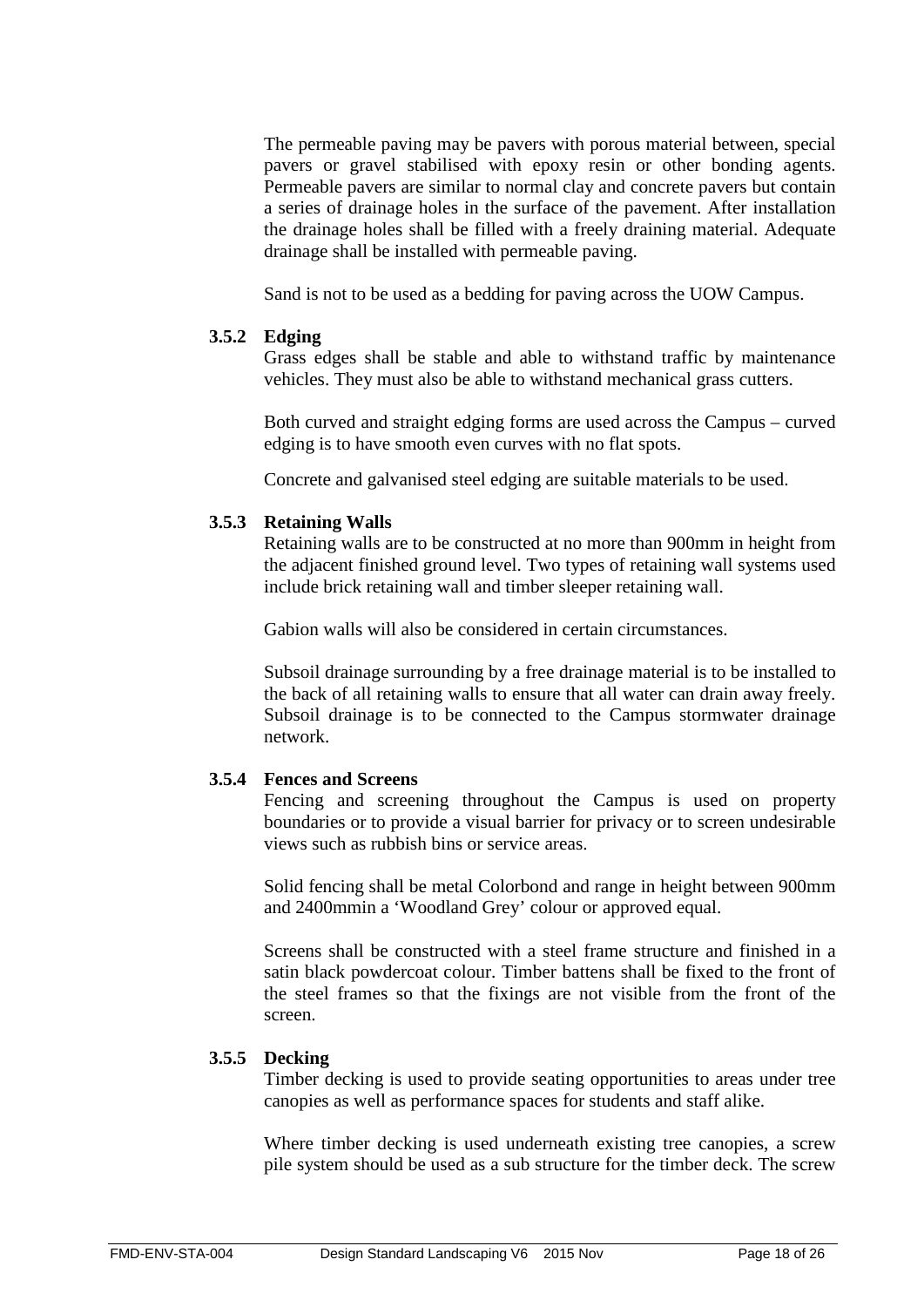piles are to be installed so that they do not obstruct the existing root structure of the tree.

For all other decks, steel bearers are to be used with timber joists and large format timber decking boards that are screw fixed in place

#### <span id="page-18-0"></span>**3.5.6 Steps**

Steps to all outdoor landscape areas are to be of precast concrete construction. An aluminium and carborundum nosing piece is to be cast into or fixed into the front edge of each step. Steps are to be manufactured by a specialist precaster to be approved by UOW.

## <span id="page-18-1"></span>**3.5.7 Balustrades / Handrails**

Stainless steel handrails are to be installed to all stairs and pedestrian ramps in accordance with AS 1428.

## <span id="page-18-2"></span>**3.5.8 Tactile**

Tactile indicators are to be installed to all pedestrian ramps, stair landings and kerb ramps as required by AS 1428.

## <span id="page-18-3"></span>**3.5.9 Tree Guards and Tree Grates**

Tree grates protect the root system of the tree in paving and add a decorative element. When selecting a tree grate ensure that the grate can be adjusted to accommodate the growth of the trunk.

Tree grates shall be installed for existing trees in areas of high pedestrian or vehicular traffic. New trees should not be planted in areas of high pedestrian or vehicular traffic.

Newly planted trees in open space areas shall be protected with plastic tree guards where plant size is tubestock. These guards protect the trees from vermin, make the small trees visible and create a microclimate with the guard. The guards are generally placed around the tree with three supporting stakes and the area around the tree is mulched for a 1000mm diameter.

#### <span id="page-18-4"></span>**3.5.10 Lighting**

Lighting to landscape areas is installed for both functional and aesthetic reasons. Pedestrian access areas are to be well lit to provide a safe and secure environment and to comply with the relevant Australian Standards and lighting codes.

Lighting is to be integrated with the landscape design as part of the design process.

Post top lighting is used along pathways, bollard lighting only as decorative low level path lighting and uplighting for signage, feature trees and visual features.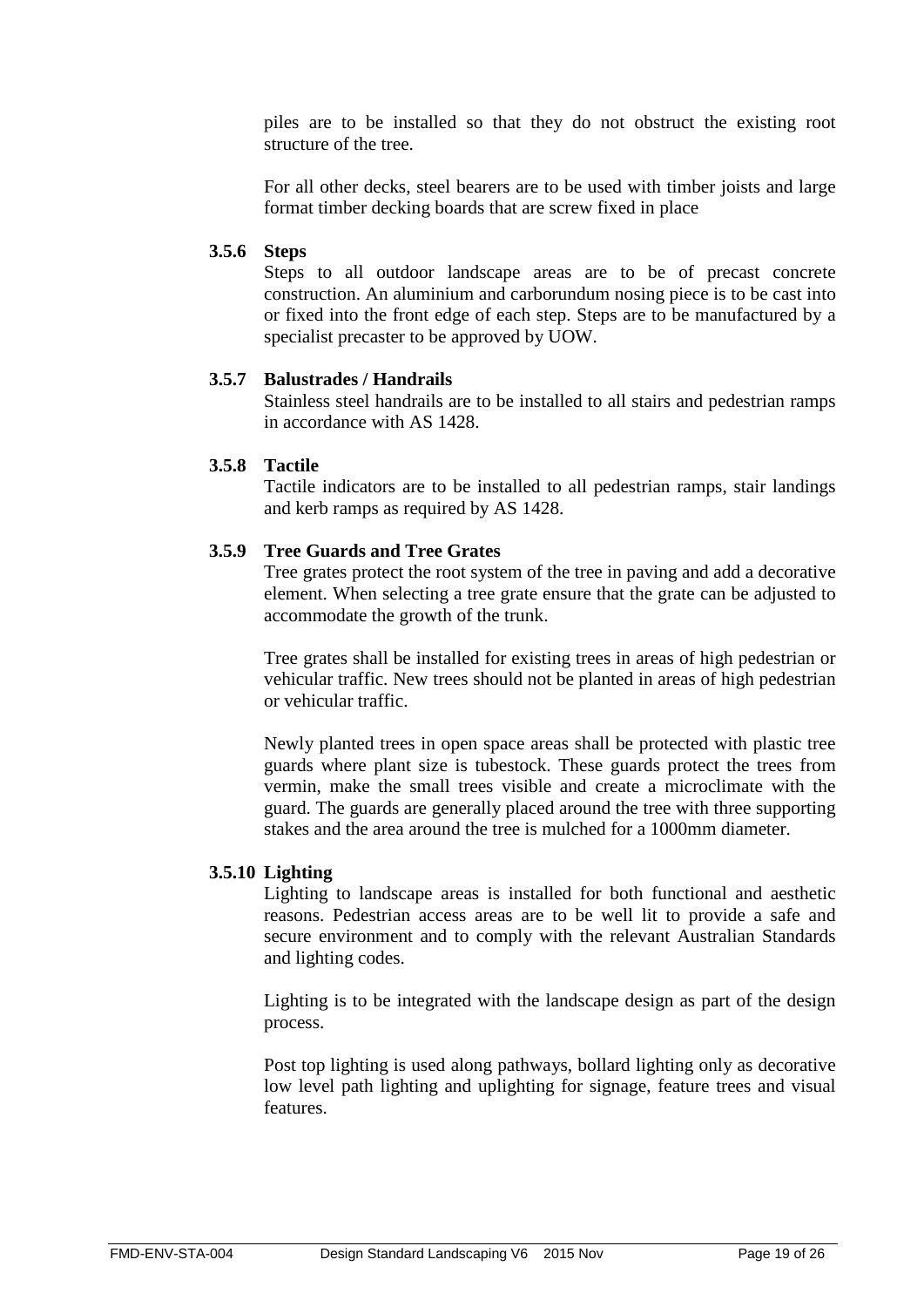## <span id="page-19-0"></span>**3.6 Irrigation**

Irrigation is generally not used across the UOW Campus landscape except for:

- Watering of raised landscape areas on building podiums.
- Watering of feature lawn areas on grade.

Subsurface drip systems are recommended for raised podium landscape areas (mass planting and turf) while a pop up sprinkler system is desirable for feature lawns on grade.

The designer is to ensure that all coordination with hydraulic, drainage and electrical consultants is completed to ensure the success of the system.

All irrigation is to be installed by a UOW approved specialist subcontractor.

## <span id="page-19-1"></span>**3.7 Furniture**

A range of furniture is currently used in the landscape areas across the UOW Campus. Furniture includes seating, table seat combinations, rubbish bins, bicycle racks, water bubblers / refill stations.

Particular furniture types are to be confirmed with the UOW Landscape Supervisor.

Locations of furniture should consider pedestrian traffic, exposure to weather and climate, safety and appreciation of views where applicable.

## <span id="page-19-2"></span>**3.8 Carparks and Roundabouts**

Trees and plants planted along roadsides and in carparks often suffer stress from lack of water and air. When trees do grow well, the road or carpark surface is often damaged by the root system. Providing more space around the tree shall reduce this problem.

The designer shall consider the following when designing landscaped areas for roads and carparks:

- Fast growing, large trees have the most potential to disrupt hard surfaces;
- Trees with nuisance litter drop such as fruit or sap are not suited to roadside or carpark planting.
- Ensure that plants have access to adequate moisture and air. The area shall be ventilated properly with air and moisture pipes. Permeable paving and structured soils can be used to help achieve this.
- Ensure that a root barrier is installed when trees are planted close to hard surfaces.
- Avoid the use of hard surfaces too close to the trunk, which may cause girdling as the tree grows.
- **Provide adequate watering points through the landscape. Hosetaps should be** located at 30 metre centres.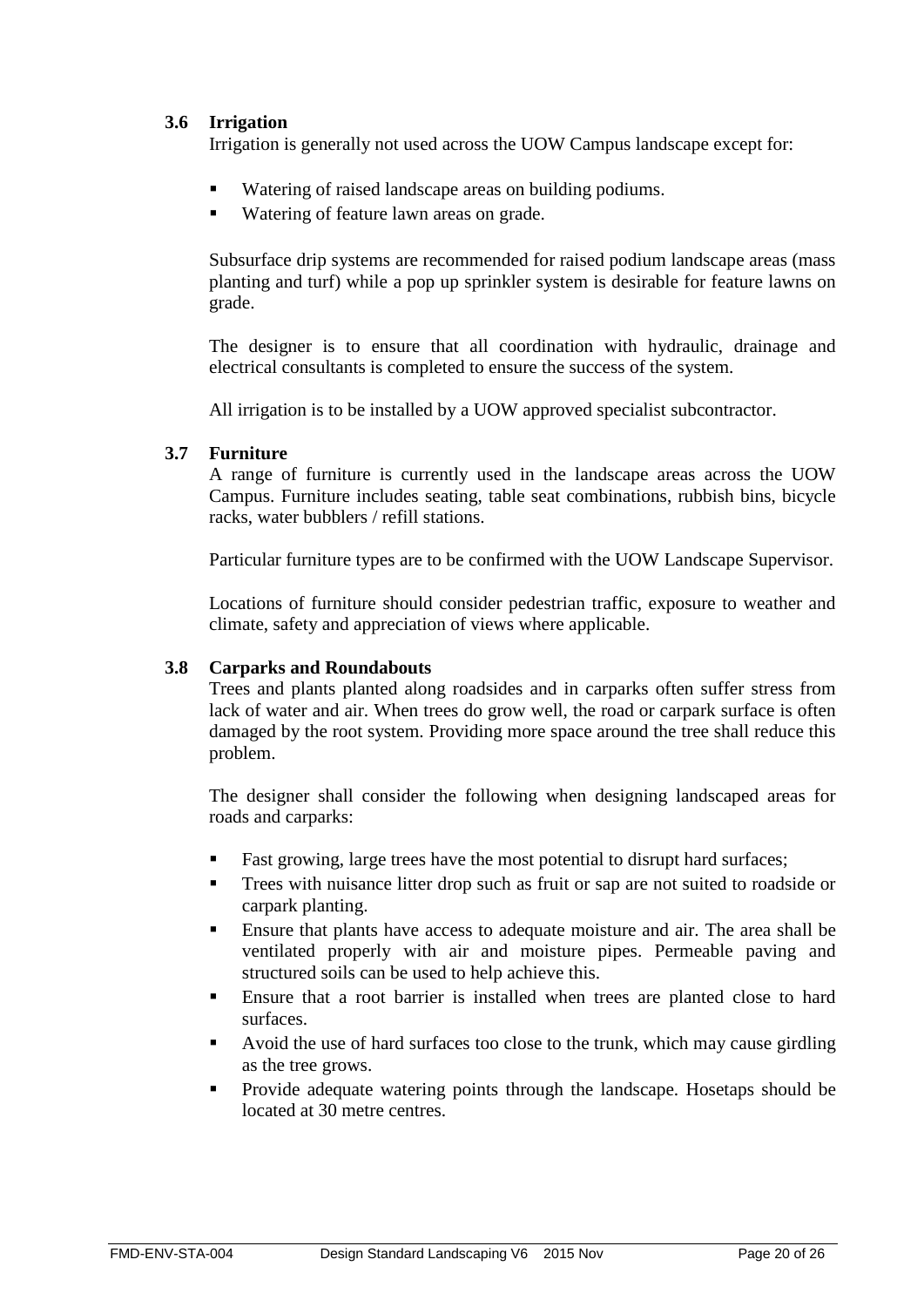## <span id="page-20-0"></span>**3.9 Watercourses and Waterbodies**

The designer shall consider the following when designing streams and ponds:

- Uniform grades for pedestrian safety.
- **Ponds and streams shall not create environmental hazards.**
- Ponds and streams shall not be located where they will prevent Utility Authorities from gaining access to their mains or services.
- **Ponds and streams shall not be located where they will obstruct vehicular or** pedestrian access. Where necessary, bridges shall be designed to provide access. Ensure access is suitable for all emergency and service vehicles.
- The maximum depth shall not exceed 3.0 m because of the increased risk of temperature stratification beyond this depth.

The designer shall consider the following when selecting plants for use in ponds and streams:

- The proposed plants shall be able to establish and grow.
- **Plants shall be unlikely to colonise outside the proposed area.**
- The maximum height of the plants shall be consistent with maintaining desirable visual characteristics around the pond or stream.
- The over-wintering form of a plant shall not cause degradation of the aesthetics of the area.
- Plants shall not grow to a density that would provide habitats suitable for mosquito breeding.

## <span id="page-20-1"></span>**3.10 Child Care and Children's Play**

Child care areas form part of UOW's commitment to providing quality childcare facilities. A child's entitlement to play should be recognised and reflected in the range of experiences made available to them.

Where appropriate, a playground and equipment shall be accessible to all persons.

Play areas are to be developed in conjunction with the relevant stakeholders and are to be approved/commented on by Kidsafe (NSW).

The designer is to ensure that the play design will meet the requirements of the independent certifiers that will be required to assess the space.

Natural systems of play that heighten children's experiences and creativity are favoured over play structures.

All play areas are to comply with the relevant Australian Standard.

## <span id="page-20-2"></span>**3.11 Podium and Rooftop Landscape**

Landscape development occurs on rooftops and on concrete podiums (over lower building levels) across the UOW Campus. Design requirements in terms of drainage, waterproofing, planting mixes, mulches and plant types are critical in the success of these landscapes. Microclimate plays a key role in plant selection with wind and shade patterns being of paramount importance.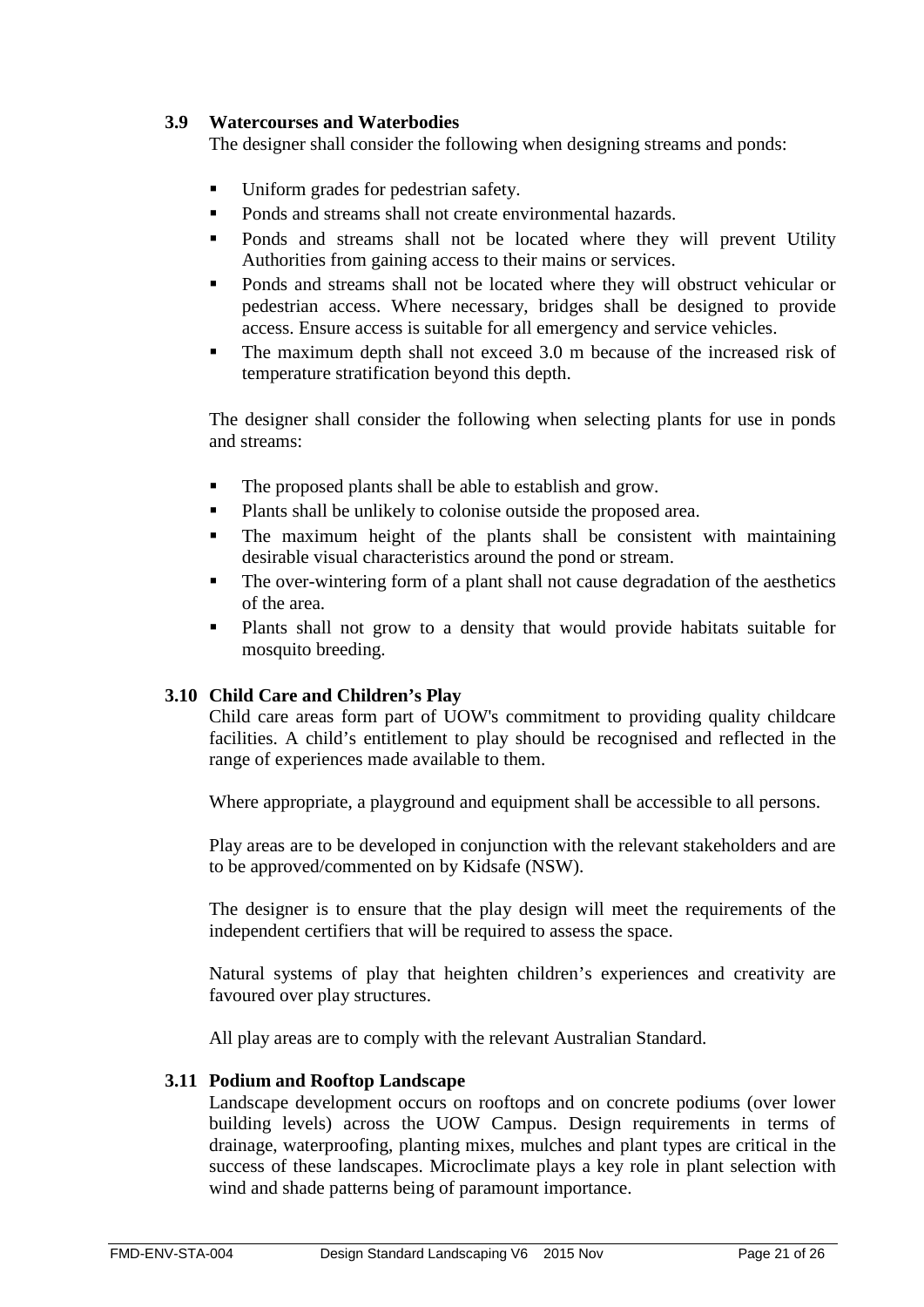Irrigation to all raised planter beds is essential and should be integrated with a rainwater collection system from the building.

Full coordination of all drainage and services in rooftop / podium gardens is critical to the design process and is the responsibility of the landscape designer.

The form of the raised planter walls should be insitu concrete with integrated colour and finish where possible.

Consider unit paving on pedestals as a system of drainage for paved areas.

## <span id="page-21-0"></span>**3.12 Green Walls**

The design and integration of green wall systems is to be considered in appropriate locations across the UOW Campus. Green walls can provide a natural insulation system to buildings and create a visual aesthetic consistent with the UOW landscape character. A system that includes stainless steel wiring attached to walls with climbing plants in ground is preferable to integrated planting wall systems due to ongoing maintenance requirements and performance costs.

Consideration of drainage, water supply and correct plant selection are critical to the success of a green wall system.

## <span id="page-21-1"></span>**3.13 Public Art**

The integration of art with the landscape is to be considered as part of the design process.

Art may take any number of forms including sculpture, digital media, pattern making, furniture design and so on. The landscape designer is to consider opportunities for public art within the landscape so that the artwork works seamlessly with the overall landscape character.

## <span id="page-21-2"></span>**4.0 MAINTENANCE**

#### <span id="page-21-3"></span>**4.1 Effective Maintenance Design**

It is important that the design produces both a functional and aesthetic environment that can be efficiently maintained.

As landscape environments need ongoing maintenance the following design principles aim to minimise this task:

- Ensure that grassed areas are large enough to manoeuvre ride-on mowing equipment.
- Ensure that shrub beds and grassed areas have adequate surface drainage.
- Plan the placement of trees in lawn areas to ensure efficient mowing.
- Ensure that a mowing edge is constructed against walls and planting beds and finish edges flush with adjacent grass areas to avoid hand clipping.
- Plant trees and shrubs in prepared areas that are suitable for the ground and climatic conditions.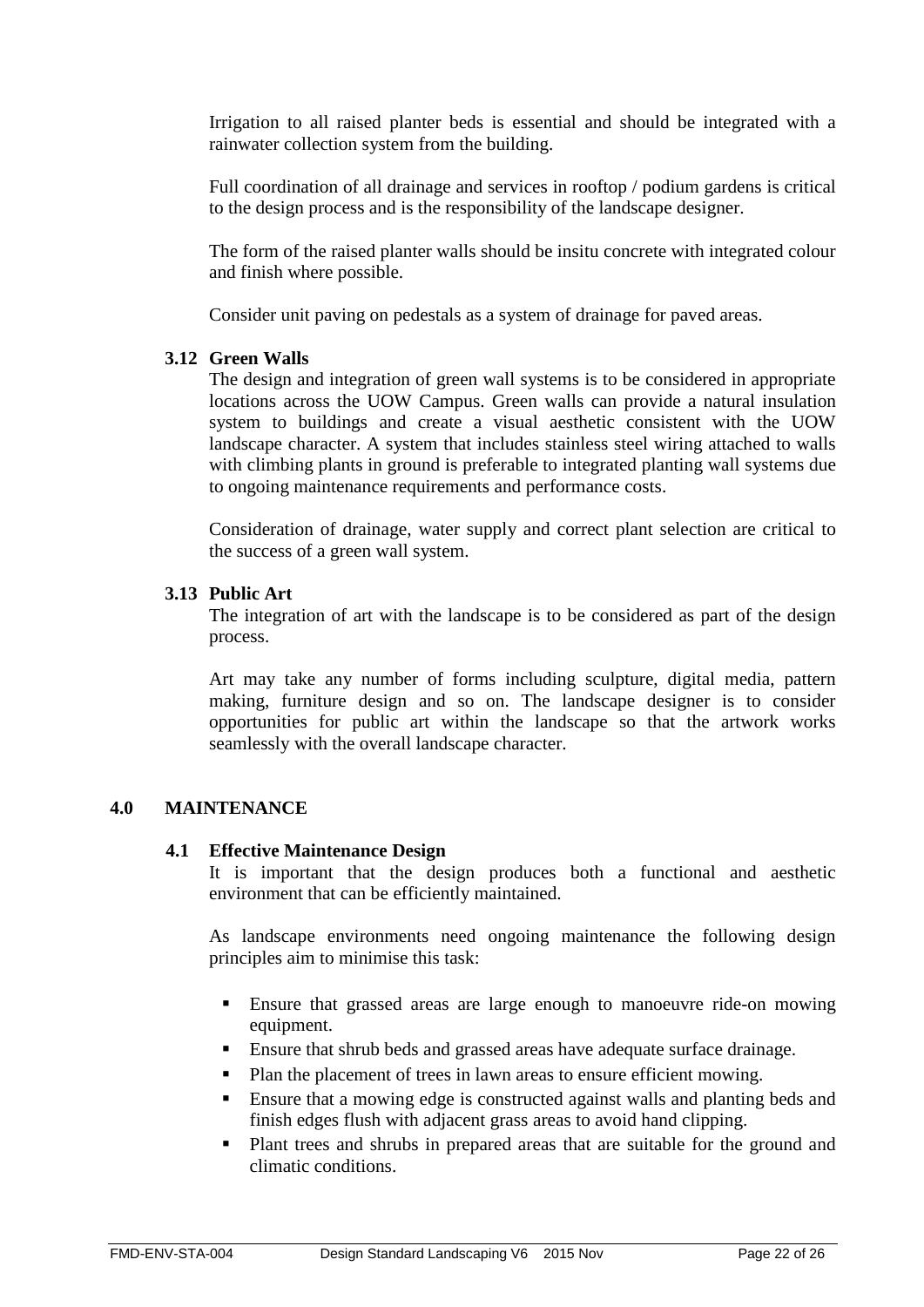- Ensure that at least adequate distance is allowed between trees and buildings so that they do not impact on each other e.g. restrict root growth, block gutters with leaves.
- **Ensure that service easements remain free of trees and large shrubs.**
- Consider the use of root control barriers to protect UOW assets.
- Choose plants that are local to the Illawarra, long lived, hardy and require minimal maintenance.
- Design paths and paving to accommodate the desired lines of access and egress.
- Ensure preparation of soil for planting and grassing to enable proper plant establishment.

## <span id="page-22-0"></span>**4.2 Landscape Maintenance Periods**

All new landscape elements must be regularly maintained to ensure that the landscape is delivered as designed at the end of the specified landscape maintenance period. All plant material should have good shape and form and display vigorous healthy growth. Garden beds should be weed free with uniform depth of mulch. Hard landscape elements such as paving, walls, planter boxes etc. should be free of defects and meeting landscape design specifications.

Landscape maintenance periods may differ depending on the size and scope of the landscape job. The landscape designer shall determine the appropriate maintenance period length after discussions with the UOW Landscape Supervisor and Project Managers. Unless otherwise specified, the landscape maintenance periods shall be:

**Soft Landscape Elements** (plants, mulches, turf etc.) = **13 weeks Hard landscape Elements** (paving, paths, seats, structures etc.) = **52 weeks**

## **5.0 AUSTRALIAN STANDARDS**

<span id="page-22-1"></span>The design shall comply with the latest versions of all relevant codes and standards in force at the time of specification. The table below contains a list of some of the relevant codes and standards that will inform the landscape design process.

| <b>Issuing</b><br><b>Body</b>                   | <b>Document</b><br><b>Number</b> | <b>Title</b>                                              |  |
|-------------------------------------------------|----------------------------------|-----------------------------------------------------------|--|
| Australian<br><b>Building</b><br>Codes<br>Board | <b>BCA 2006</b>                  | Building Code of Australia                                |  |
| <b>Standards</b><br>Australia                   | AS 1428.1                        | Design for access and mobility                            |  |
| <b>Standards</b><br>Australia                   | AS 4373                          | Pruning of Amenity Trees                                  |  |
| <b>Standards</b><br>Australia                   | AS 1924                          | Playground Equipment for Parks, Schools and Domestic Use. |  |
| <b>Standards</b><br>Australia                   | AS/NZS<br>3500.1                 | Water Supply                                              |  |
| <b>Standards</b>                                | AS 4419                          | Soils for Landscaping and Garden Use for new soil works   |  |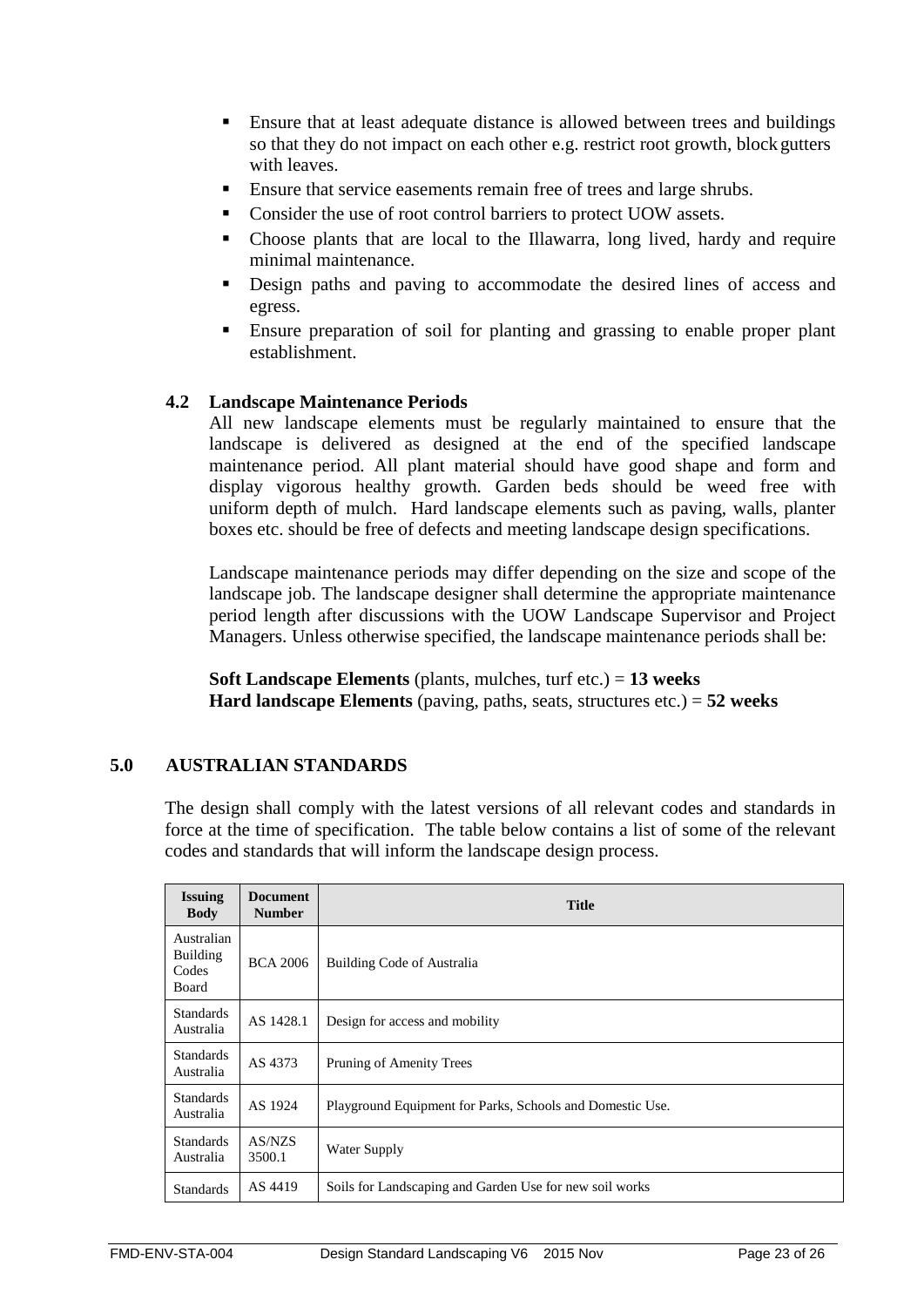| <b>Issuing</b><br><b>Body</b> | <b>Document</b><br><b>Number</b> | <b>Title</b>                                                                                                        |
|-------------------------------|----------------------------------|---------------------------------------------------------------------------------------------------------------------|
| Australia                     |                                  |                                                                                                                     |
| <b>Standards</b><br>Australia | AS 4454                          | Compost                                                                                                             |
| <b>Standards</b><br>Australia | AS<br>4422:1996                  | Playground Surfacing – Specifications, requirements and test methods                                                |
| <b>Standards</b><br>Australia | AS<br>4685:2004                  | Playground Equipment                                                                                                |
| <b>Standards</b><br>Australia | AS<br>4486.1:<br>1997            | Playgrounds and Playground Equipment – Development, installation, inspection,<br>maintenance and operation          |
| <b>UOW</b>                    | OHS064.9                         | WHS Consideration for Design<br>http://staff.uow.edu.au/content/groups/public/@web/@ohs/documents/doc/uow017017.pdf |

## <span id="page-23-0"></span>**6.0 WORKS AS EXECUTED DOCUMENTATION**

The landscape designer shall arrange for 'works as executed' (WAE) documentation to be prepared by the landscape contractor or registered surveyor. The WAE documentation is to be checked and verified by the landscape designer before being submitted to the UOW Facilities Management Division for their records. A complete copy of all the landscape construction drawings and specification in both PDF and DWG format is to be forwarded to the UOW Facilities Management for their records following handover of the project to the UOW.

## <span id="page-23-2"></span>**7.0 LANDSCAPE DOCUMENTATION**

#### <span id="page-23-1"></span>**7.1 Landscape Drawing Standards**

All landscape documentation is to comply with the standard set out in the UOW Documentation Standards FMD-MAI-STA-013. Details can be found on the UOW website:

<http://www.uow.edu.au/facilitiesmanagement/designstandards/index.html>

#### <span id="page-23-3"></span>**7.2 Landscape Construction Details**

Unit paving detail (update) Typical path plan (update) Brick surround to stormwater grate (update) Brick infilled pit cover (update) Tree planter in paving (update to structural soil) Freestanding seat wall (update) Retaining seat wall (update) Timber retaining wall detail (update) Tree grate to existing tree (update) Typical planting detail (delete & update)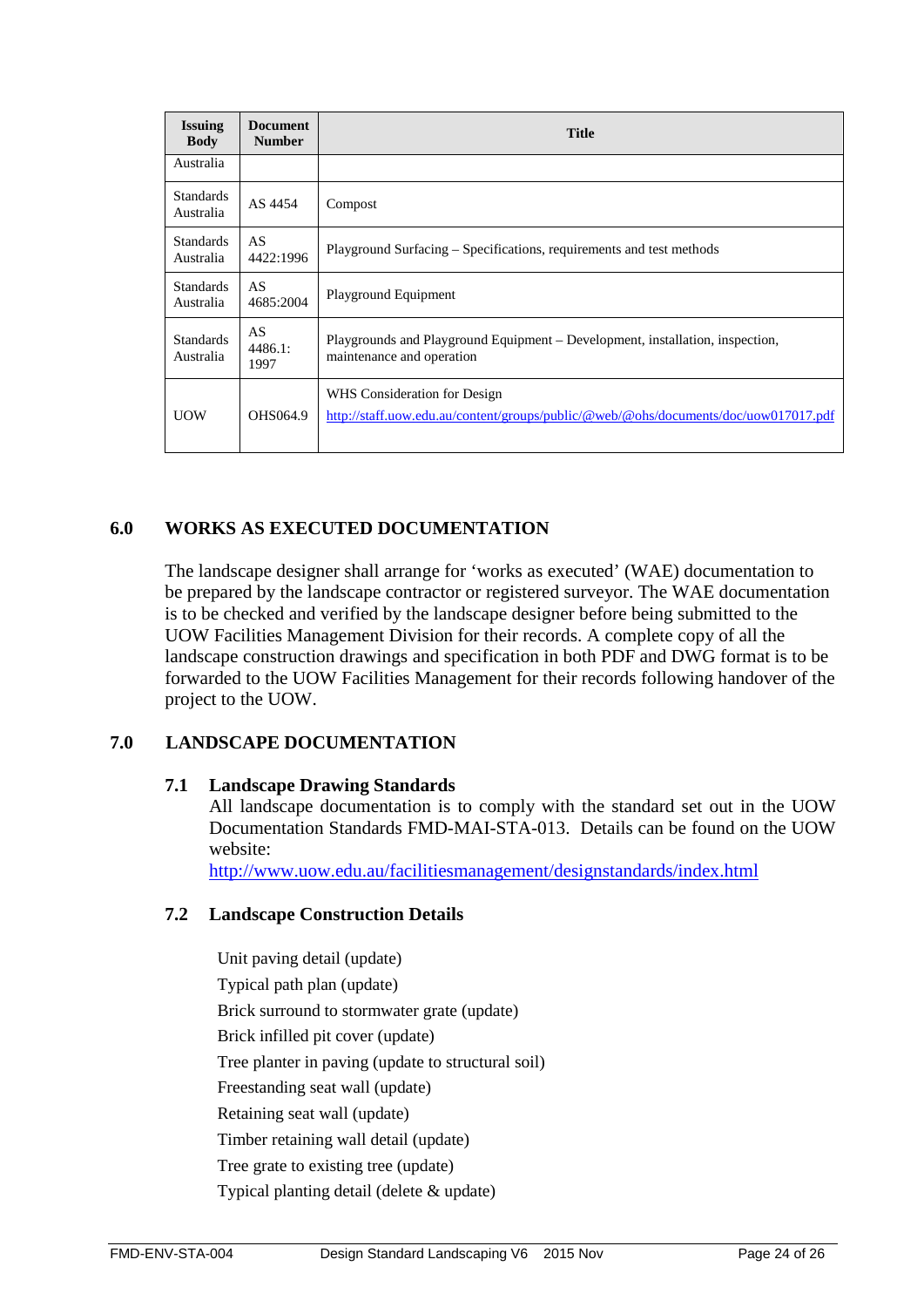Timber bench detail (update) Turf detail (update) Garbage bin detail with paving below (retain & update) Timber bollards (retain & update) Timber edge to mass planting Tile paving Stone tile detail Concrete stair Timber decking Handrail Concrete edge Steel edge Mass planting bed (on ground) Mass planting bed (disturbed ground) Raised planting bed (rooftop garden) Raised turf (rooftop) Structural soil / tree grate Turf Sports fields Timber screens Advanced trees in grass Tree protection detail

## <span id="page-24-0"></span>**8.0 LANDSCAPE CONSTRUCTION DETAILS**

| <b>Attachment 1</b>  | LCD-01: Unit Paving Details              |
|----------------------|------------------------------------------|
| <b>Attachment 2</b>  | LCD-02: Path Details                     |
| <b>Attachment 3</b>  | LCD-03: Brick Surround to Stormwater Pit |
| <b>Attachment 4</b>  | LCD-04: Brick Infill Pit Cover           |
| <b>Attachment 5</b>  | LCD-05: Tree Planting Within Unit Paving |
| <b>Attachment 6</b>  | LCD-06: Mass Planting - Natural Ground   |
| <b>Attachment 7</b>  | LCD-07: Mass Planting - Disturbed Ground |
| <b>Attachment 8</b>  | LCD-08: Raised Planting Bed (On Slab)    |
| <b>Attachment 9</b>  | LCD-09: Lawn Turfing Details             |
| <b>Attachment 10</b> | LCD-10: Turfing Details                  |
| <b>Attachment 11</b> | LCD-11: Advanced Tree in Grass           |
| <b>Attachment 12</b> | LCD-12: Tree Protection Detail           |
| <b>Attachment 13</b> | LCD-13: Timber Screen Fence              |
| <b>Attachment 14</b> | LCD-14: Timber Edge – Mass Planting      |
| <b>Attachment 15</b> | LCD-15: Steel Edge - Mass Planting       |